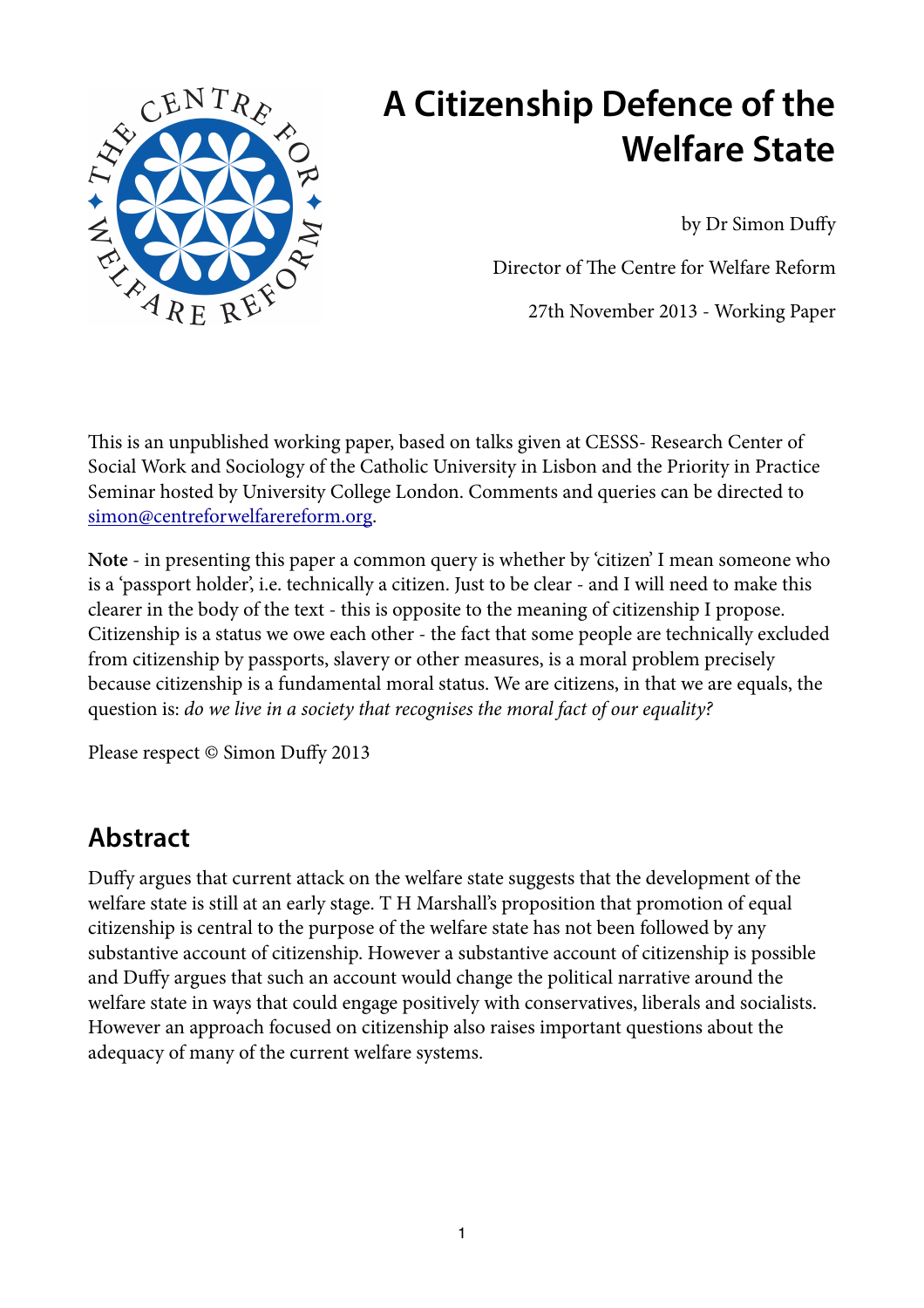# **Introduction**

Today the welfare state is under attack as never before. In the past criticisms of the welfare state were limited to rhetorical displays or academic critiques; today we are seeing rapid and deep cuts in the social rights that have been embedded in the welfare system. However this attack is also an unusual attack. Even the most extreme critics of the welfare state declare that they are in fact only 'reforming' the welfare state; some even claim that they are seeking to promote social justice (Hague, 2005). The attack on the welfare state is veiled, and this makes the job of defending the welfare state even harder.

There is also a danger that in our defence of the welfare state we might mistake the real nature of the attack. We have a tendency to replay old debates and to miss what is changing in the political and social environment. So, frst, we need to understand the real force of these attacks, what motivates them and where they draw their strength from.

Second, we need to defne the kind of welfare state that we are actually defending. As an existing institution the welfare state has many strengths and weaknesses, and it is not a simple thing. The welfare state takes different forms in different countries and has changed over time. Any defence of the welfare state must be grounded in an understanding of the kind of welfare state that is desirable. There is no point defending the indefensible.

Finally we must consider what kind of defence is likely to be most effective. If this were just an academic exercise then we can choose to simply advance the cause of our favourite theory or ideology; but our circumstances are more grave than this. This is not just an academic exercise; and so our defence must be the one we think is most likely to be successful.

I will argue that the current crisis in the welfare state refects its immaturity as an institution and the dangers that occur when institutions that should be fundamentally constitutional in nature become a mere play-thing of party politics. This risk becomes even more severe when political elites become detached from the interests of the wider community.

I will propose that the kind of welfare state we should defend is one that actively supports our equal citizenship. I will return to the argument, originally proposed by T H Marshall, that the welfare state is best understood as the means by which we ensure citizenship for all, but I will argue that this argument has not been pursued and developed (Marshall and Bottomore, 1992). We have relied for too long on a *thin account of citizenship*. Instead we need a strong and substantive concept of citizenship with which to defne and test our welfare systems.

In order to defend the welfare state I will suggest that we need to appeal to what is best in each of the competing theories and traditions that are currently being used to attack the welfare state. My strategy is not to promote one theory at the expense of all the others, rather it is to propose that each theory would becomes better, more balanced, more true to itself, if it also embraced the kind of substantive notion of citizenship that I will advance. Each political tradition represents an inevitable perspective, but one which becomes dangerous if it cannot connect to the innate dignity of all human beings and the need to support our equal citizenship.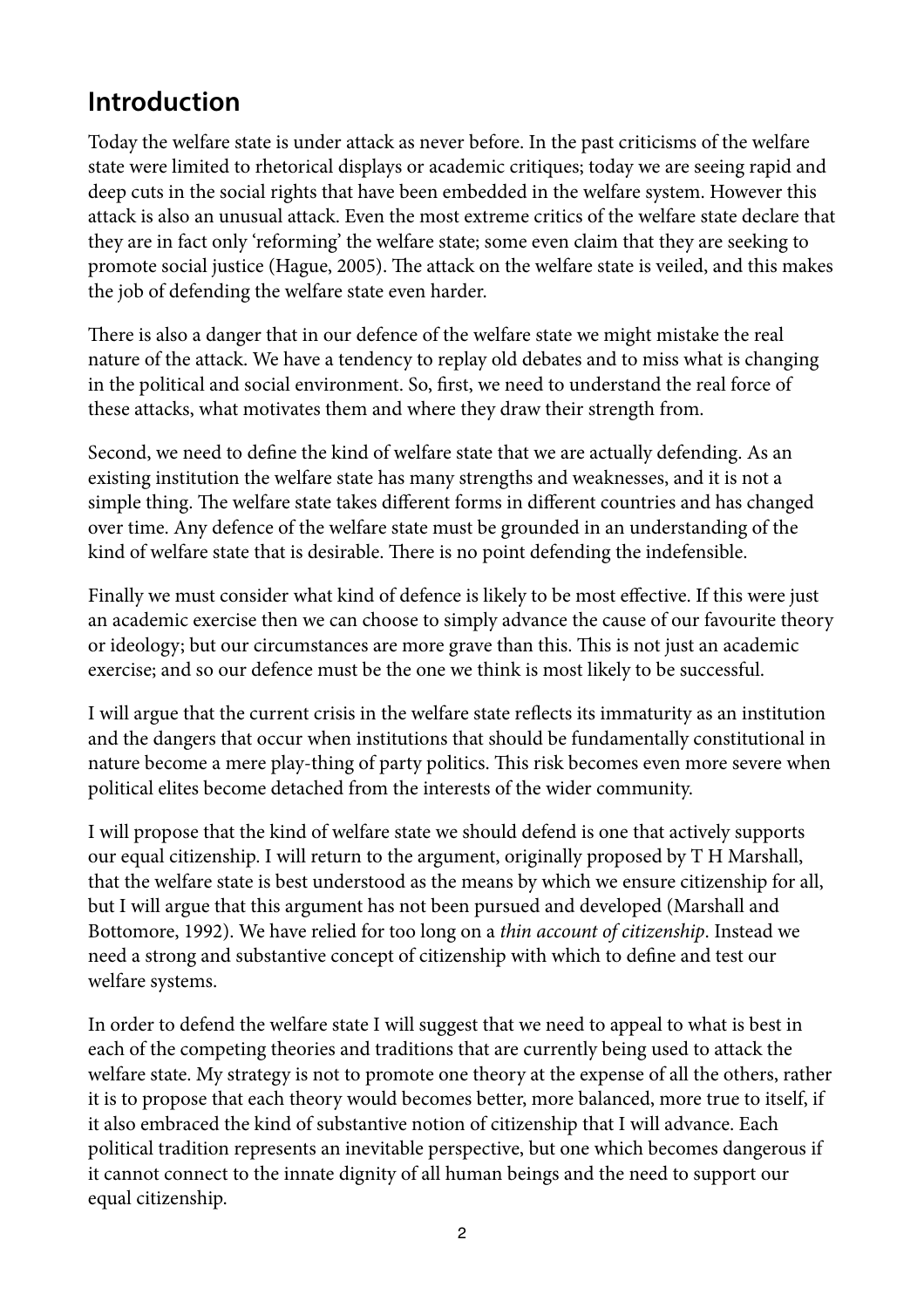Of course this argument, while it is an argument in defence of the welfare state, also has its own reformist element. Citizenship has its price. I will end by reviewing some of the ways in which the current welfare state fails to support citizenship and suggest some possible reforms that would help the welfare state become stronger and more effective.

# **1. The development of the welfare state**

In order to remain clear-headed about the welfare state it is useful to maintain an historical perspective. The welfare state did not come into existence for reasons of theory; it was developed as a response to decades of fear, terror and horror. Politicians of all colours came to see that it was going to be necessary to put in place a system of social security in order to avoid the kinds of revolutions, wars and totalitarian states that had grown out of the injustices and insecurities of the previous hundred years or more.

Of course there were raging ideological debates as the welfare state was formed; but the underlying consensus required to create such a signifcant change in society was rooted in a shared desire to avoid certain evils. For instance, in the UK, the welfare state was largely designed by William Beveridge (Beveridge, 1942). And when Beveridge was making the case for his reforms he did not rely on any narrow political theory; rather he tried to outline the central problems for which the welfare state was a solution. Conservatives, liberals and socialists could all be united in their opposition to the evil of the 'fve giants':

The second principle is that organisation of social insurance should be treated as one part only of a comprehensive policy of social progress. Social insurance fully developed may provide income security; it is an attack upon Want. But Want is one only of fve giants on the road of reconstruction and in some ways the easiest to attack. The others are Disease, Ignorance, Squalor and Idleness.

### William Beveridge, *Social Insurance and Allied Services*, p. 6

Nor should we forget how new the welfare state really is. Of course, societies have always been 'welfare societies' - no society can exist for very long without institutional arrangements to promote the well-being of its members. However societies can also tolerate grave injustices, slavery, the oppression of women or eugenics. So, while all societies are welfare societies, not all societies are just or fair. The welfare state was an attempt to bring fairness to welfare and to establish welfare as a non-negotiable element of the democratic system itself.

What makes the era of the welfare state so unusual is the unprecedented level of control over society and the economy which has been granted to the state. For example, over the last 40 years, the UK government has spent an average of 43% of Gross Domestic Product (GDP) (see Figure 1). In 2013 spending in other 'Western' welfare states varies between France 56.1% of GDP and Australia at 35.2% of GDP, with the United States at 41.7% and the UK at 49.1% (The Heritage Foundation, 2013).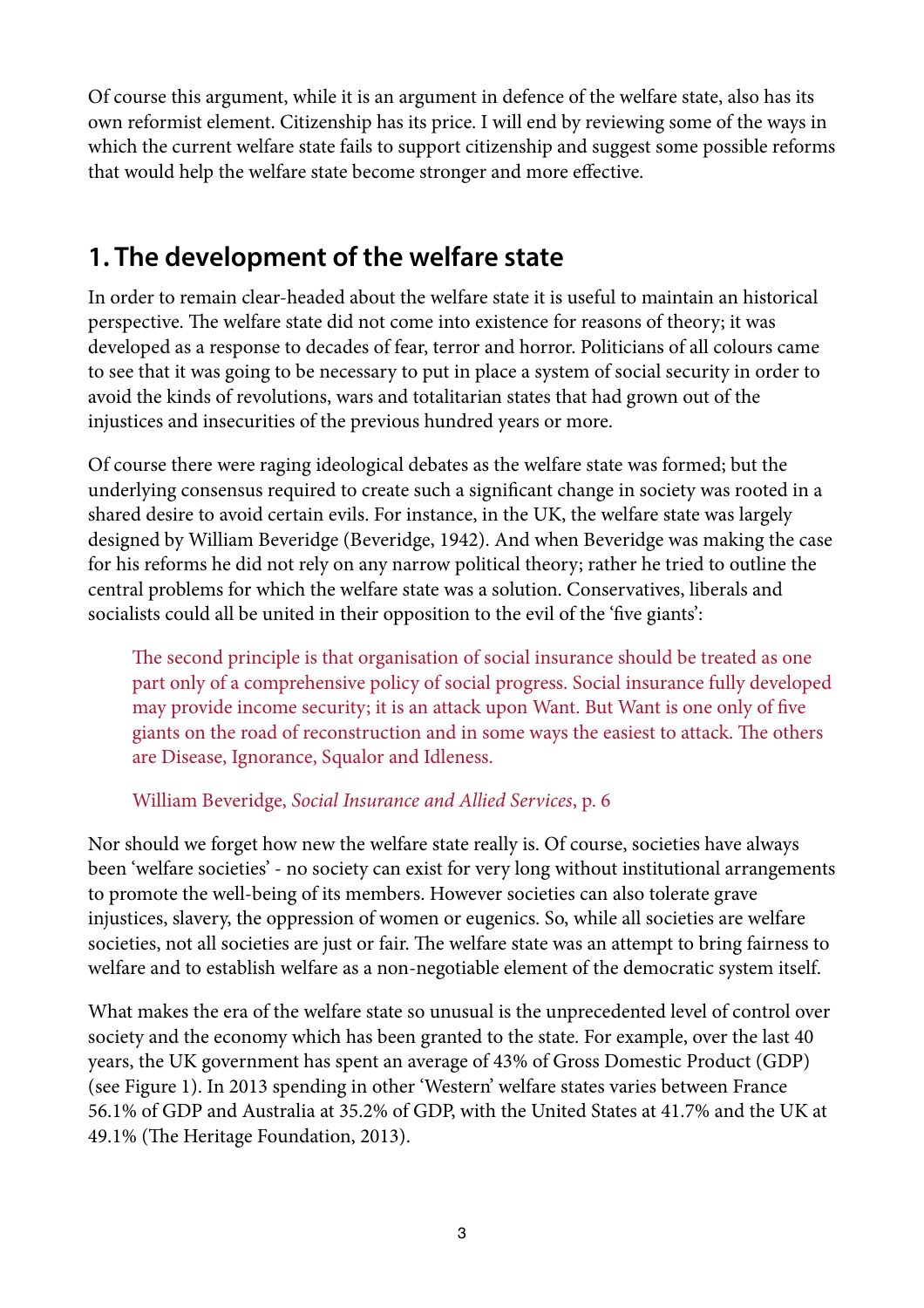

#### **Figure 1** UK Public Spending (1971 to 2012) as a percentage of GDP

In historical terms all these fgures are high; but this does not mean they are 'too high'. In the past states would only intervene signifcantly in the economy in times of emergency; but it could be argued that the modern world, subject to constant technological change, rootlessness and inherent economic insecurities, is a world that is always on the edge of crisis (Duffy, 2013a). The welfare state reconciles us to the essential instability of modernity.

Nevertheless, the unusual nature of this historical development does demand that we show some humility about our understanding of the welfare state. It may be far too early to fully understand the meaning and impact of the welfare state. We may just be at the beginning of a complex set of changes that will in turn require further radical change. For example, if we look back to the sixteenth and seventeenth centuries in Europe, we see that the development of the nation state was inextricably linked with an increased concentration of power in the hands of the monarchy. This in turn led to a period of democratic revolution and reform that included the development of universal suffrage and our current party-political democratic system. Any increase in the concentration of force in one place may provoke counterbalancing changes elsewhere. The story of the welfare state may still be at very early stage.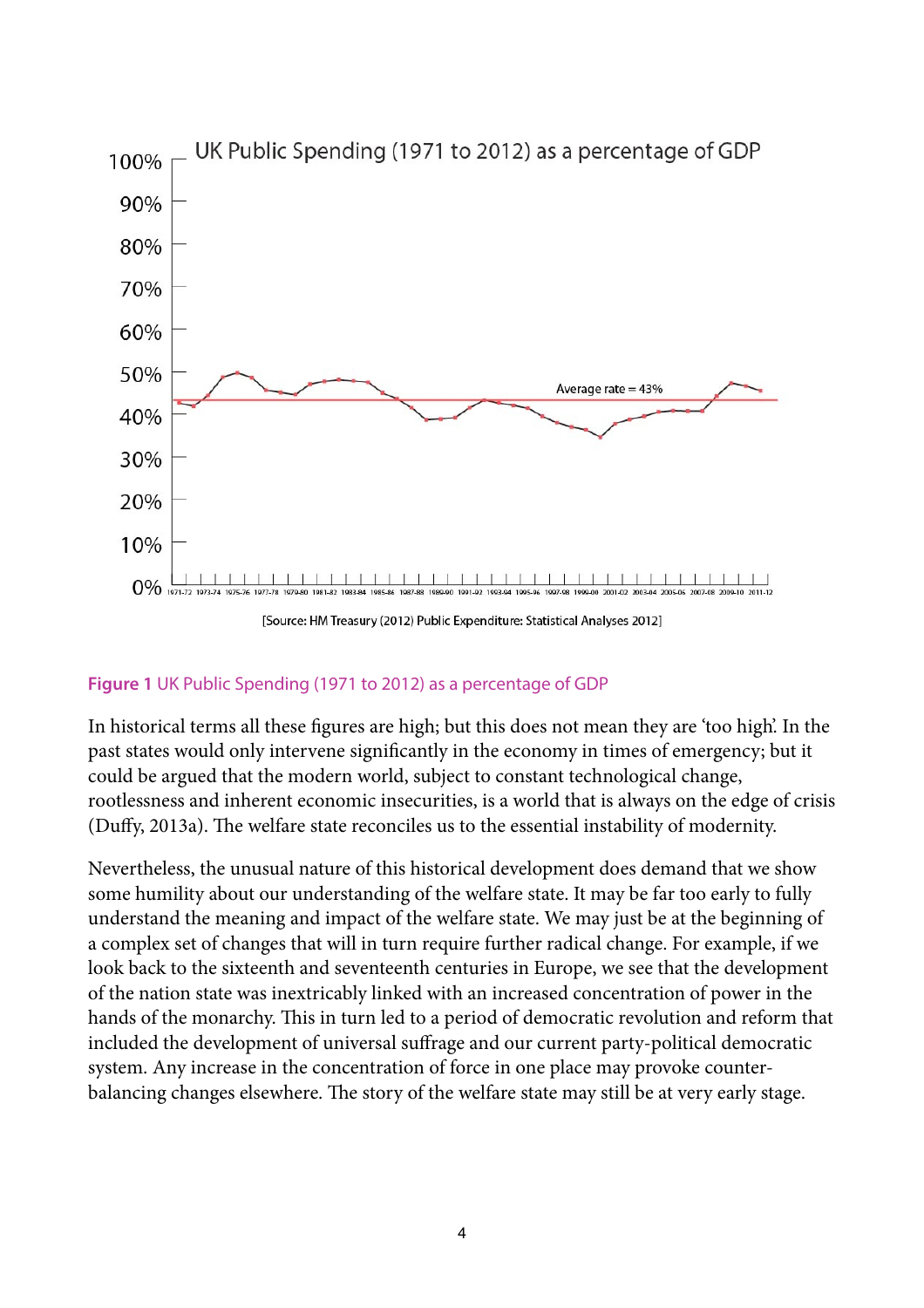# **2. The attack on the welfare state**

In the West the welfare state grew rapidly after World War II. This was a period when the state was in its pomp. Perhaps unsurprisingly, after the Depression and the war years, thinkers of both Left and Right were confident that only the state was competent to solve social problems. This was not just a question of power and resources, it was also a question of intelligence. The Fabian socialist Beatrice Webb reveals this common assumption when she writes:

We have little faith in the 'average sensual man', we do not believe that he can do more than describe his grievances, we do not think he can prescribe the remedies

Beatrice Webb, *Our Partnership*, cited in Michael Young's *The Rise of the Meritocracy p.* 136

There is of course an irony here. Much of what we take for granted in the welfare state, for example, public hospitals, had been developed by charities, co-operative societies or local authorities long before the creation of the welfare state (Klein, 1989). The welfare state was not born *ex novo*. Yet often the form it then took, certainly in the United Kingdom (UK), was centralised, under full public control and with limited involvement from local communities or established groups.

However, faith in the competence of the state has been in pretty steady decline since those days. This change has been for many reasons. Partly it was the failure of communism, the pre-eminent statist ideology; a failure that was both moral and economic. Partly it was social change. As society has become less bound by class distinctions and as social mobility has increased, the limitations of our leaders become more obvious, and it becomes more natural to wonder whether they really know what they are doing. It may also be that the welfare state has fostered unreasonable expectations. Many social problems may just not be the kinds of things that can simply be solved by spending more taxes on more public services.

However, for several decades, concerns about the welfare state rarely took the form of an attack upon the welfare state. Instead the political debates have focused on the question of who could be trusted to *manage* the welfare state. But today there is good reason to think we are entering a new era; an era where direct attacks on the welfare state are going to be much more successful. For instance, a recent speech by a senior Australian politician, Joe Hockey, gives a sense of how the intellectual tide is turning. He is utterly unembarrassed at attacking universal entitlements:

I wish to thank my friends at the Institute of Economic Affairs for the opportunity to discuss an issue that has been the source of much debate in this forum for sometime… that is, the end of an era of popular universal entitlement. There is nothing much new in the debate other than the fact that action has now been forced on governments as a result of the recent fnancial crisis. Years of warnings have been ignored but the reality can no longer be avoided.

Joe Hockey, T*e End of the Age of Entitlement*.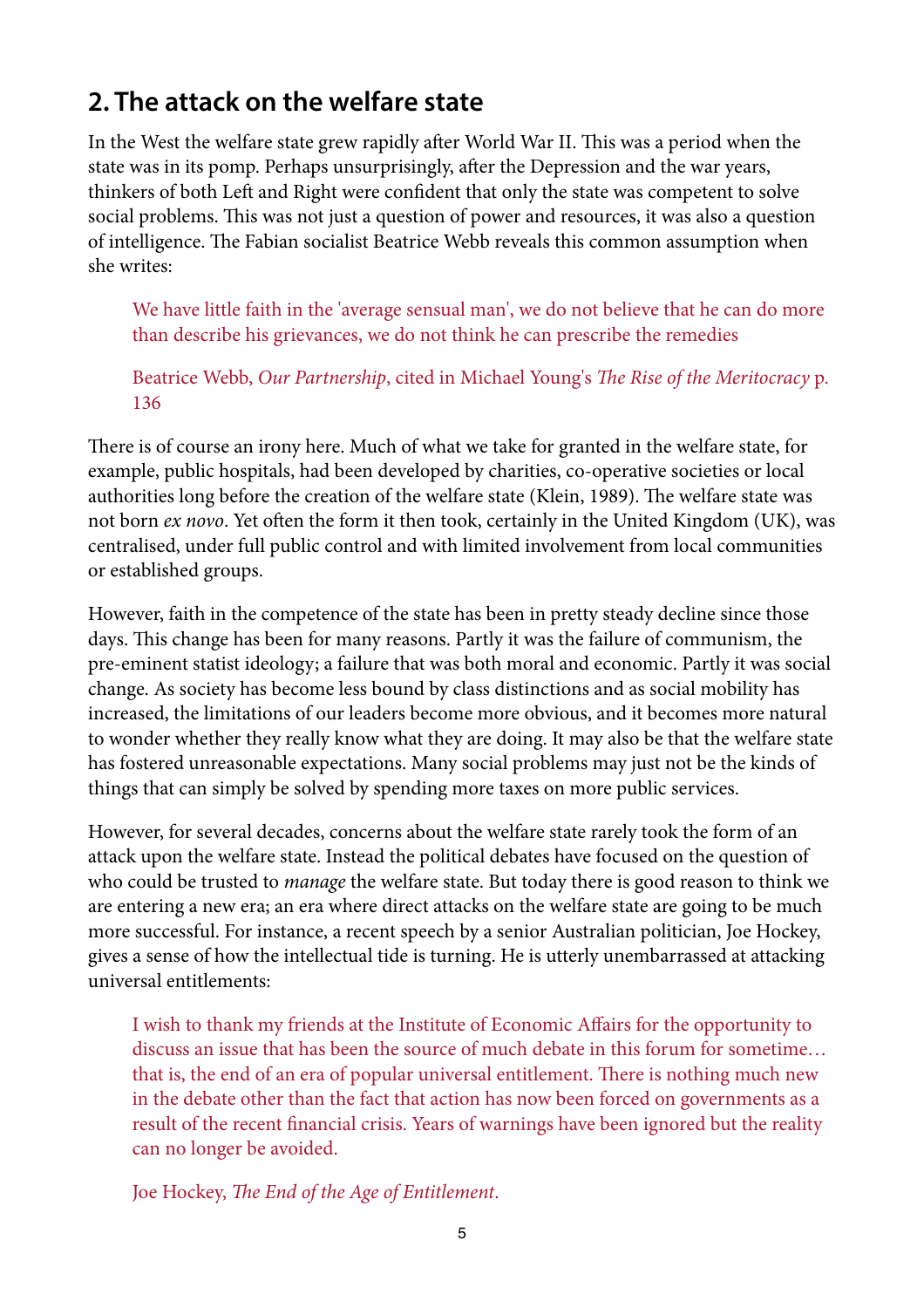In the UK we are now seeing the first ever deep cuts in welfare spending. This includes a 33% cut in social care and a 20% cuts in benefts and tax credits (Duffy, 2013b). Much of this is justifed by the rhetoric of austerity; but it is clear that these cuts go far beyond anything required by competent fscal management (Taylor-Gooby and Stoker, 2011).

However, not everything is being cut and it is a mistake to conceive all these changes in fscal terms - as simply a desire to reduce public expenditure. In the UK two of the largest public services - the NHS (healthcare) and schools - have been largely protected from cuts. This is despite the fact that these services are predominantly salary-based and that controlling salary costs could have generated much greater savings than the cuts to other systems - without any loss of service. In the same way, while benefts for working-age adults and families are being severely cut, pensions have protected and even enhanced.

Two factors at least may explain these facts. First, some services and benefts, particularly those that are seen as universal, are more popular and politicians try to avoid cuttings services that are seen to beneft 'everyone'. Secondly healthcare and education are staffed by important electoral groups: middle-income earners and doctors, who retain signifcant infuence.

Not that there are no changes in healthcare and education. In the UK a strategy of privatisation has continued, under Left and Right. Increasingly 'public healthcare' is provided by state-funded private healthcare providers and central government is also encouraging independent schools to be set up to provide public education. In both health and education this policy creates a signifcant fear that publicly funded organisations may seek to increase their incomes by offering enhanced services to families with higher incomes or to save money by reducing access to those with greater needs. In other words, the fear is that privatisation will ultimately undermine universality.

More radical changes have also been going on in those parts of the welfare system that have less popular support and which focus on people in poverty, the unemployed and people with disabilities. For example, the Work Programme was developed to offer people support into work (Maddock, 2012). This programme was innovative in a number of different ways:

- a) Assessments of the readiness for work of people with disabilities are made by private frms working to contracts that seem to include fnancial incentives for reducing claims.
- b) New more fexible forms of support are supposed to be available from a mix of private and charitable service providers.
- c) New contracts between central government and large 'prime providers' are meant to ensure positive fnancial incentives and a system where the private provider takes more risk, but is rewarded by savings from the beneft system itself.
- d) New powers have been created to take away benefts from people who have not been compliant.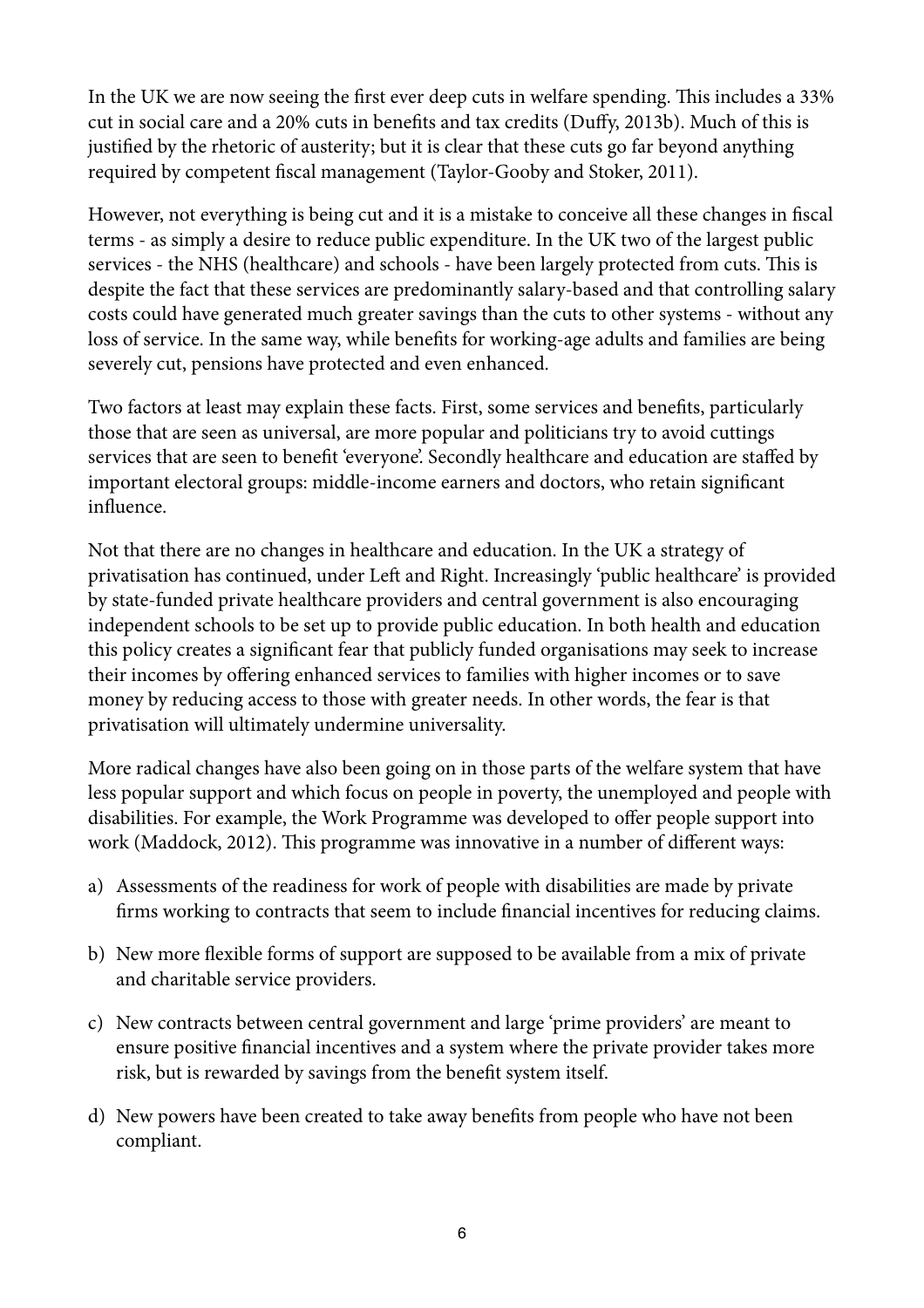So far this strategy seems to have largely failed to meet its own objectives. But it is useful to pick out some of the key themes. Increasingly it seems that the welfare state is seen less as a framework of universal rights, and more as a mechanism for social engineering. There seems to be little embarrassment in targeting minority groups, using negative incentives, punishments or stigma.

But how are we to understand these attacks? It is certainly plausible that one of the factors is the influence of powerful global businesses. It is noticeable that many of the Left-wing think tanks that advise politicians in the UK seem to get their funding from some very surprising sources. For example, a recent report by the think tank DEMOS, recommending experiments in the use of 'welfare cards' (a modern version of welfare vouchers) was sponsored by Mastercard (Wood and Salter, 2013). However the malign infuence of commerce is only part of the story, there are other factors that are also important.

One explanation is found in the increasingly elitist nature of modern politics. Modern politicians seem to have gone to similar schools, similar universities and are no longer likely to have spent much time working outside politics. Their life experience is limited and their experience of human life has narrowed. As Michael Young warned in his satire, *The Rise of the Meritocracy*, there is a grave danger that those who become powerful start to believe that they are somehow entitled to that power by their own merit (Young, 1958).

This hypothesis, the growth of meritocratic elitism, may explain why 'welfare reform' policies ofen involve complex contractual or commissioning mechanisms by which the state attempts to achieve complex social goals via contractual arrangements. If government were simply trying to hand over welfare to the 'market' then these arrangements would not be necessary; but the government's belief that it is actually engaged in a super-intelligent form of market management might better explain the kinds of strategies we see.

Another hypothesis that might explain the nature of the attacks on the welfare state is the nature of democratic politics. On this analysis politicians are involved in a battle for power in which they have to create a plausible offer to their audience of voters. But the audience is not all equal. The most important voters are swing-voters, especially in two party-systems like the UK, people with incomes near the median mark, neither poor nor rich. These voters use some public services more than others, and will also be concerned to minimise any taxes they pay. If this is correct then it may be that we live in a *medianocracy* - a system where a relatively small class of voters holds most sway (Duffy, 2011).

This hypothesis certainly helps explain some fundamental features of the UK's tax policy. For while it is arguable that the rich could pay higher taxes than they do, they do not pay the lowest taxes; but those who pay the highest taxes as a percentage of their overall income are the very poorest - those with the least political infuence (see fgure 2). In addition typically the highest rates of *marginal tax* are paid by the poorest in the form of 'beneft reduction rates' while the second highest marginal rates of tax are paid by the wealthiest. Again, the lowest rates of marginal tax are also paid by those in the middle (Duffy, 2011). It is tempting to talk about the oppression of the poor by the rich, but the reality may be that we are seeing the oppression of the poor by almost everyone.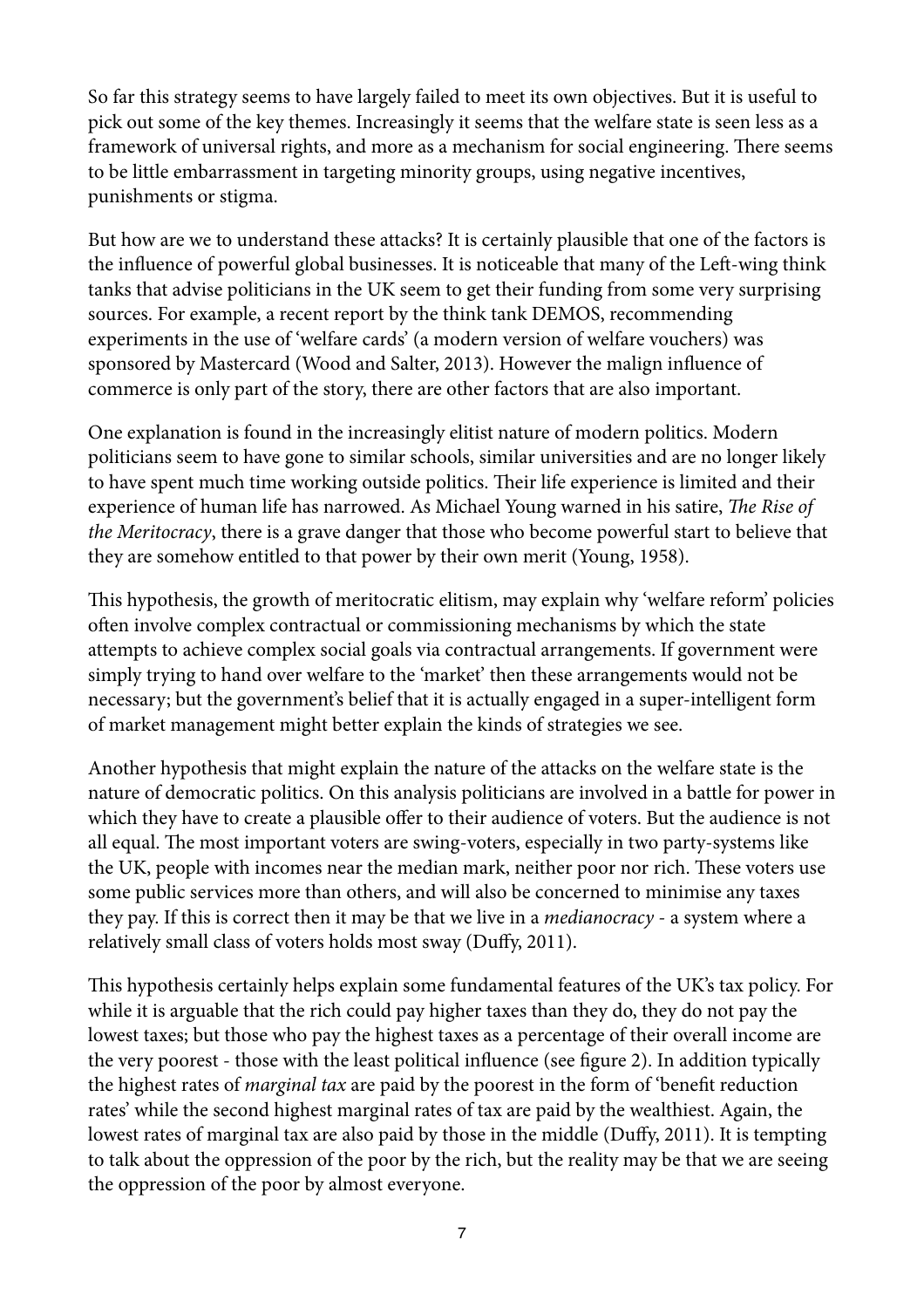

### Different levels of tax paid (2010-11)

#### **Figure 2** Taxes paid by different households as a percentage of income

This same hypothesis might also explain why politicians are still very keen to increase public spending, but often seek to minimise any immediate increase in taxes. Systems like 'payment by results' 'PFI' and the development of new systems to extending private debt, (e.g. via student loans or low cost mortgages) all serve to provide benefts today, while creating costs for future generations (Norman, 2010). Again, it seems that it is not so much that politicians are really seeking to reduce public spending or borrowing, rather it is that they must continue to provide short-term benefts to key groups, while avoiding any increase in taxes for those same groups.

My fnal hypothesis is that the attack on the welfare state is simply the natural result of putting welfare institutions directly into the hands of elected politicians. In a sense they have no choice but to make changes, to amend policies, reorganise structures or change systems of ownership. We have put them in charge of the welfare system and we expect them to take control and make things 'better'. So they must fnd things to change. For instance the NHS, while it remains a largely valued and consistent element of the UK welfare system, has been subject to frequent structural reorganisations ever since it was frst created (Wall, 1999). If this hypothesis holds it would suggest that the attack on the welfare state is less an attack and more akin to leaving important electrical equipment in the hands of young children - they do not mean to break it, but if they fddle with it long enough then they will.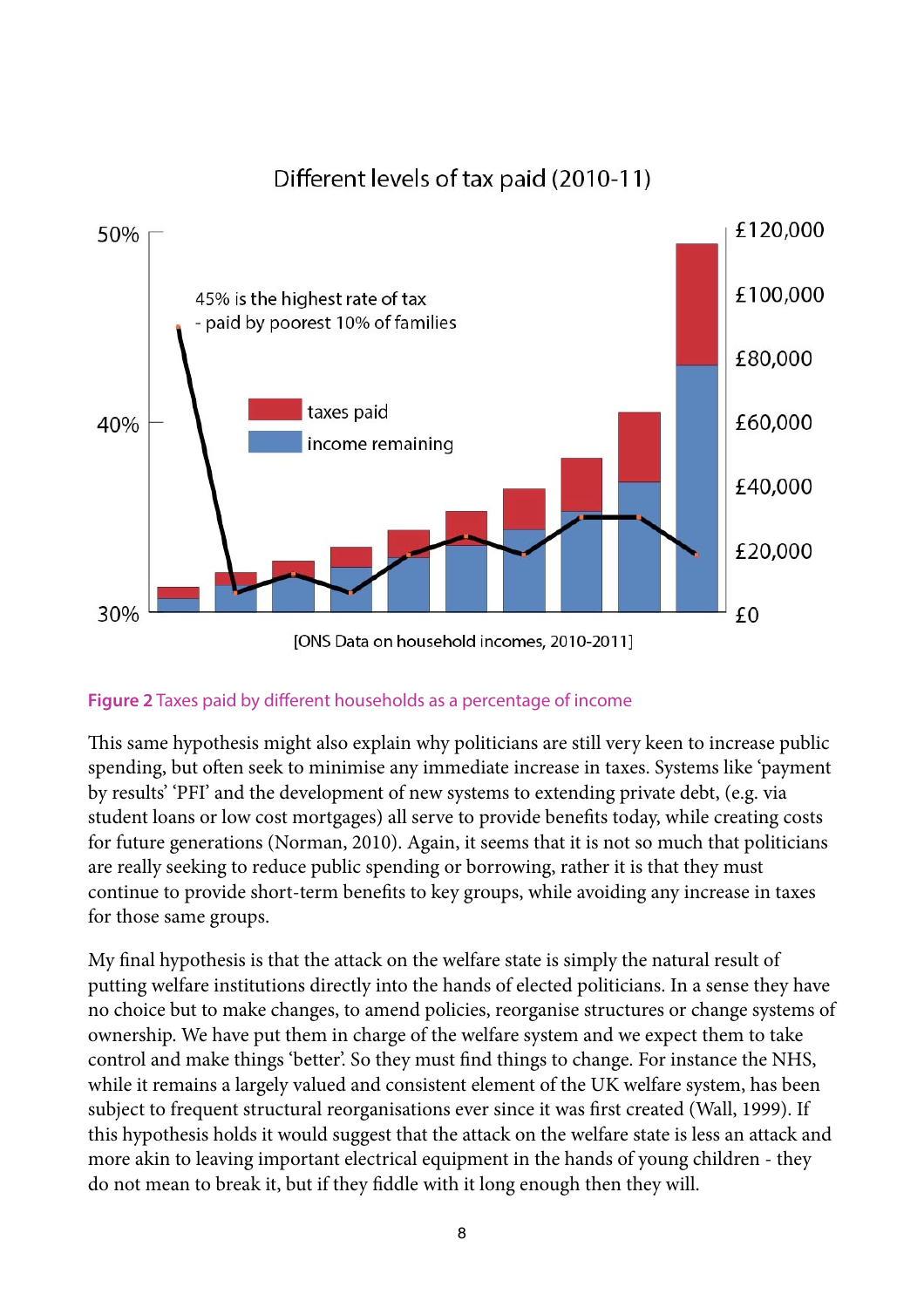To my way of thinking all of these different hypotheses are plausible and they may all be partially true. The welfare system may be prey to the forces of commerce, elitism, swingvoters or well-intentioned political interference at the same time. So, if we are to defend the welfare state we do not just need to defend it from the 'forces of capitalism' we also have to secure it from forces that are intrinsic to modern political democracies. This is not just a problem of leadership, it is also a problem of citizenship. If we abdicate rule to a narrow political elite, who in turn depend on the support of a narrow band of voters; and we expect those leaders to solve complex problems, in limited time, using only the power of law and the money that they can raise, then we are very likely to fnd ourselves in our current situation. In a sense we must not just defend the welfare state from the powerful, we must defend the welfare state from our own complacency.

## **3. The purpose of the welfare state**

We cannot defend what we cannot defne. However, I think we can defne the kind of welfare state that we should want; and I think we can make that defnition plausible and attractive to a diverse range of people who may disagree about many other things, but who may still agree to the central purpose of the welfare state. One of the key statements as to the proper purpose of the welfare state was made by T H Marshall, in his essay *Citizenship and Social Class,* who wrote:

The extension of the social services is not primarily a means of equalising incomes. In some case it may, in others it may not. The question is relatively unimportant; it belongs to a different department of social policy. What matters is there a general enrichment of the concrete substance of civilised life, a general reduction of risk and insecurity, an equalisation between the more and the less fortunate at all levels between the healthy and the sick, the employed and the unemployed, the old and the active, the bachelor and the father of a large family. Equalisation is not so much between classes as between individuals within a population which is now treated for this purpose as though it were one class. Equality of status is more important than equality of income.

### T H Marshall, *Citizenship and Social Class*, p. 33

Marshall's proposal was that we should see the welfare state as primarily helping us to live together *as equals*, in particular, as equal citizens. As citizens we are equals, whatever other differences there may be:

Citizenship is a status bestowed on those who are full members of a community. All who possess the status are equal with respect to the rights and duties with which the status is endowed. There is no universal principle that determines what those rights and duties shall be, but societies in which citizenship is a developing institution create an image of an ideal citizenship against which achievement can be measured and towards which aspiration can be directed. The urge forward along the path thus plotted is an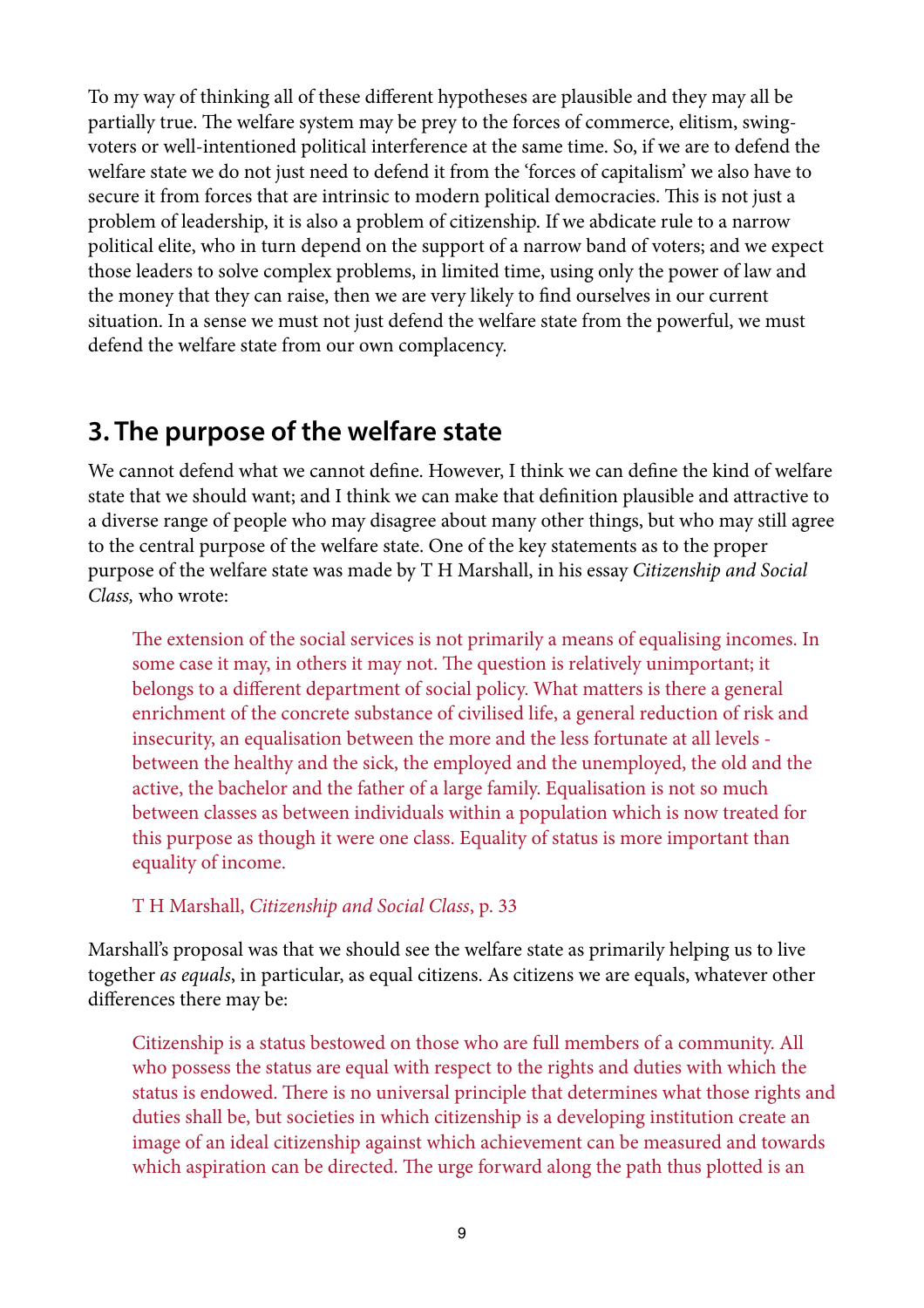urge towards a fuller measure of equality, an enrichment of the stuff of which the status is made and an increase in the number of those on whom the status is bestowed.

### T H Marshall, *Citizenship and Social Class*, p. 18

This means the purpose of the welfare state is to ensure each individual within society can live as a citizen. On this analysis the welfare state's services, benefts and taxes should be measured by their effectiveness at extending citizenship to all. If we are more divided, with some groups stigmatised or excluded, then the welfare state is failing. If we are more united, able to recognise the value that diverse people and groups bring to the whole of society, then the welfare state is succeeding. As Waldron writes:

Above all, I think the idea of citizenship should remain at the centre of modern political debates about social and economic arrangements. The concept of a citizen is that of a person who can hold [their] head high and participate fully and with dignity in the life of [their] society.

#### Jeremy Waldron, *Liberal Rights*, p. 308

These are strong statements and they need more support, however before going on to argue for the value of citizenship, I'd like to focus on what I take to be an important gap in Marshall's account of citizenship. The central problem in Marshall's account is that he refers to citizenship, but he does not defne it, other than to say that citizens are "full members" of the community. He then goes on to propose that equality of shared citizenship is the "equality of the rights and duties with which the status is endowed" but this is wrong - and importantly wrong.

First, the notion of 'equal rights and duties' turns out to be more ambiguous that we might think. A society where everyone has the same rights and the same duties may still be profoundly unequal if some people have advantages or disadvantages which mean they suffer or beneft disproportionately (Walzer, 2007). In fact one of the signs of an effective framework of social rights or duties is that it can distinguish when and how an individual's entitlements or responsibilities should be increased or reduced because of relevant individual circumstances.

Second, and this is the more profound point, citizenship places unequal demands on diverse individuals, precisely in order to equalise those who are not naturally equal (or more precisely, those who are different.) Citizenship only gets its point from the fact of human diversity. The political and social measures taken by a just society serve to rebalance what would otherwise be unbalanced. As Simone Weil puts it:

He who treat as equals those who are far below him in human strength really makes them a gif of the quality of human beings, of which fate had deprived them.

### Simone Weil, *Waiting on God*, p. 86

It is this 'treatment as an equal' which is at the core of citizenship and it is essential to how we help each other without patronage and injustice (Maimonides, 2005). In other words it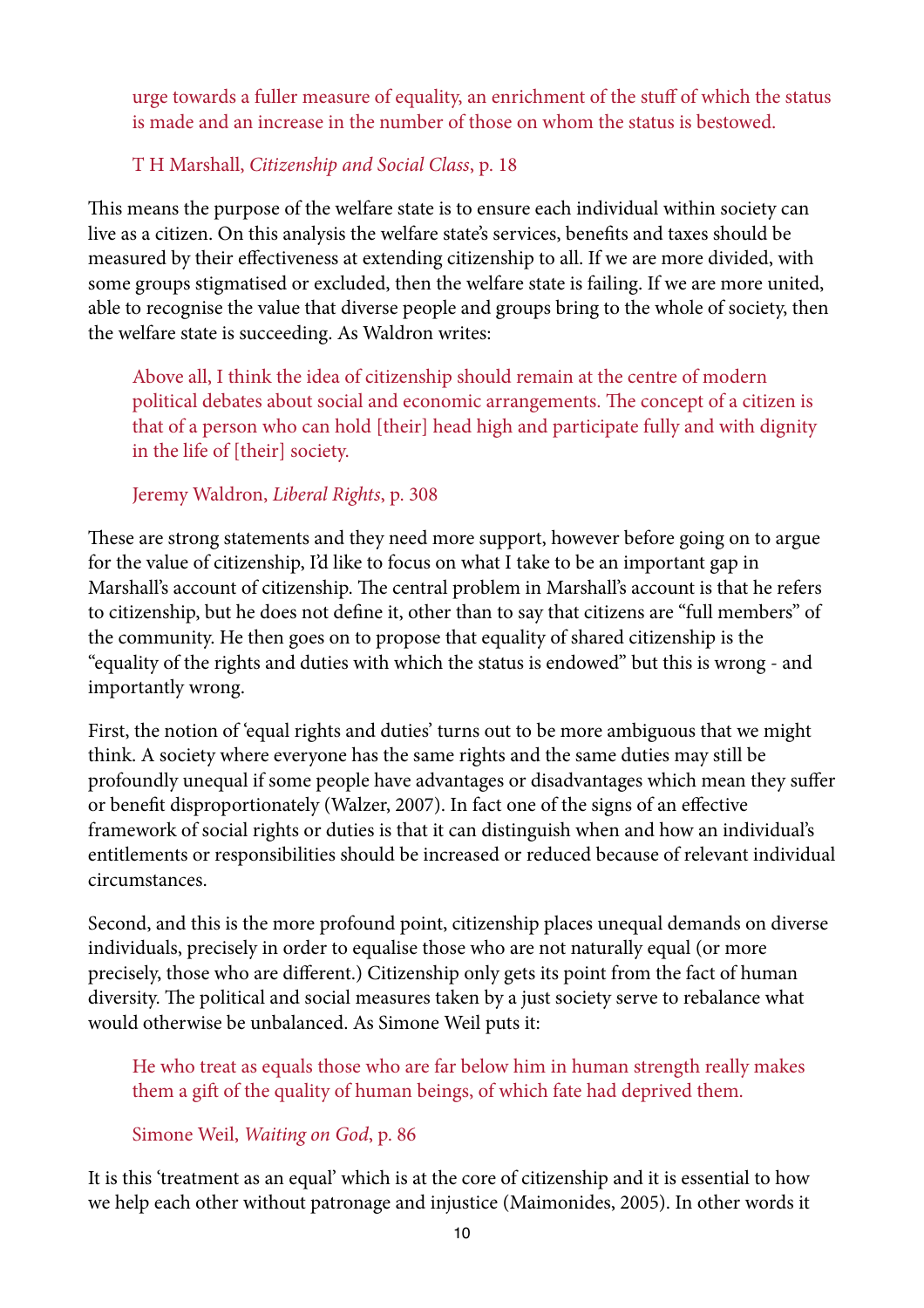cannot be the equality of rights and duties which defnes what makes us equal citizens. Rather it is our *innate* equality that demands we all have somewhat *di*ff*erent* rights and somewhat different duties.

However Marshall does recognise that the status of being an equal member of a community is more than a matter of rights and duties, for he talks about the "urge towards a fuller measure of equality, an enrichment of the stuff of which the status is made and an increase in the number of those on whom the status is bestowed." But understanding what this 'stuff' is must then become central to understanding citizenship, and therefore to understanding the proper purpose of the welfare state.

Perhaps Marshall is right to be wary of specifying the stuff of citizenship as if it could be specifed eternally - that would be impossible. Status, including equal status, is built in society and so must be understood relative to actual living societies. However, our task is not to defne citizenship outside all space and time. If citizenship is to be relevant to our current practical and political dilemmas then we must risk specifying it in some greater detail.

I do not think this is an impossible task. In fact I think we can learn a great deal about the stuff of citizenship - or what I have called the 'keys to citizenship' - by listening carefully to those people who are often excluded from real and effective citizenship (Duffy, 2006 and 2010). When we do listen carefully then the stuff of citizenship becomes clearer:

- a) **Purpose** citizens have a sense of their own purpose which is unique to them as an individual. They are respected because they are seen to have their own unique value and distinctness.
- b) **Freedom** citizens make their own decisions, take their own risks and shape their lives in ways that fit their own sense of purpose. They are respected because they are in control of their own life, not subject to the will of another.
- c) **Money** citizens have the fnancial means necessary to pursue their purposes without undue dependence on others. They are respected because they can pay their own way and are not unduly dependent on the good will of others.
- d) **Home** citizens have their own safe and private place within their community. They are respected because they belong to that community, and they have a real stake and longterm commitment to that community.
- e) **Help** citizens can rely on the assistance of others and can access help from across the community. They are respected because they offer others the chance to give, to share and contribute.
- f) **Life** citizens make their own distinctive and active contribution to their community within which they build a life of meaning. They are respected because they make their own distinct and irreplaceable contribution to the community through membership, work, family or voluntary activities.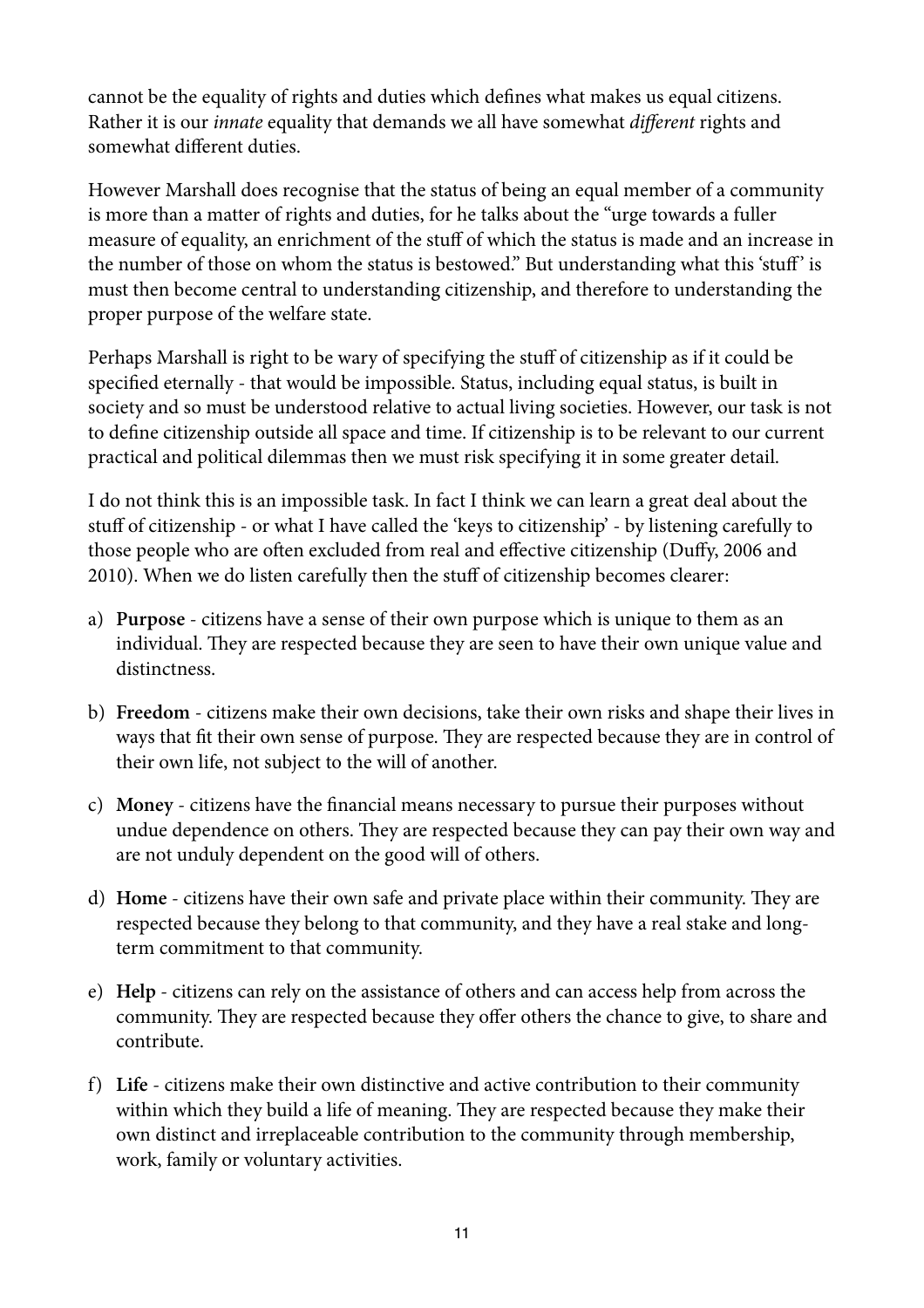g) **Love** - citizens can make friendships, fnd love, have families and bring up their own children as citizens. They are respected because they are seen to love and to be loved.

The keys to citizenship are not random. They are based upon an analysis of the factors that support or detract from social status within modern society. In particular they are based on the experiences of people with disabilities, a group who ofen suffer the most severe indignities and reduced status, and who rarely make it to the centre of political theory, and on the experiences of other groups who face stigma (Wolfensberger, 1972, Goffman, 1968). However it is precisely because people with disabilities experience so many risks to their status that they can help us identify the building blocks of equal status. People who possess these keys to citizenship fnd that they possess the means for both self-respect and the respect of others. They can, in Waldron's words, *hold their heads high*.

However, my central purpose here, is not to defend the seven keys to citizenship as the perfect or fnal model for defning equal status. My central purpose is to suggest that the stuff of citizenship must have some actual content and that this content becomes central to how we understand citizenship and the purpose of the welfare state. If I am right and the keys to citizenship can be specifed (even in some different way) then this could change the character of political debate, and enable a more effective defence of the welfare state.

# **4. Defending the welfare state**

Defending the welfare state means engaging with the real assumptions and live theories of political thought. My interest is to persuade thinkers from different traditions of the contribution that the idea of substantive citizenship can make to their own theories, not to persuade them of the truth of my own theory.

I will also limit myself to considering the three main political traditions: conservatism, liberalism and socialism. I recognise that there are many variant theories, including some theories that stand outside all three of these traditions. However these three traditions seem to me to be the most important in the real political debates around the welfare state.

### *4.1 Conservatism*

Conservatives do not ofen use the term citizenship, and some are a little wary of its association with revolutionary thought (Scruton, 1983). But the substantive notion of citizenship, building on Marshall, can be reconciled with some of the most positive elements in the conservative tradition. For the development of citizenship, as Scruton recognises, is central to conservatism. When discussing the modern migrant he says:

They are migrating in search of citizenship - which is the principal gift of national jurisdictions, and the origin of peace, law and stability and prosperity that still prevail in the West.

Roger Scruton, *A Political Philosophy*, p. 5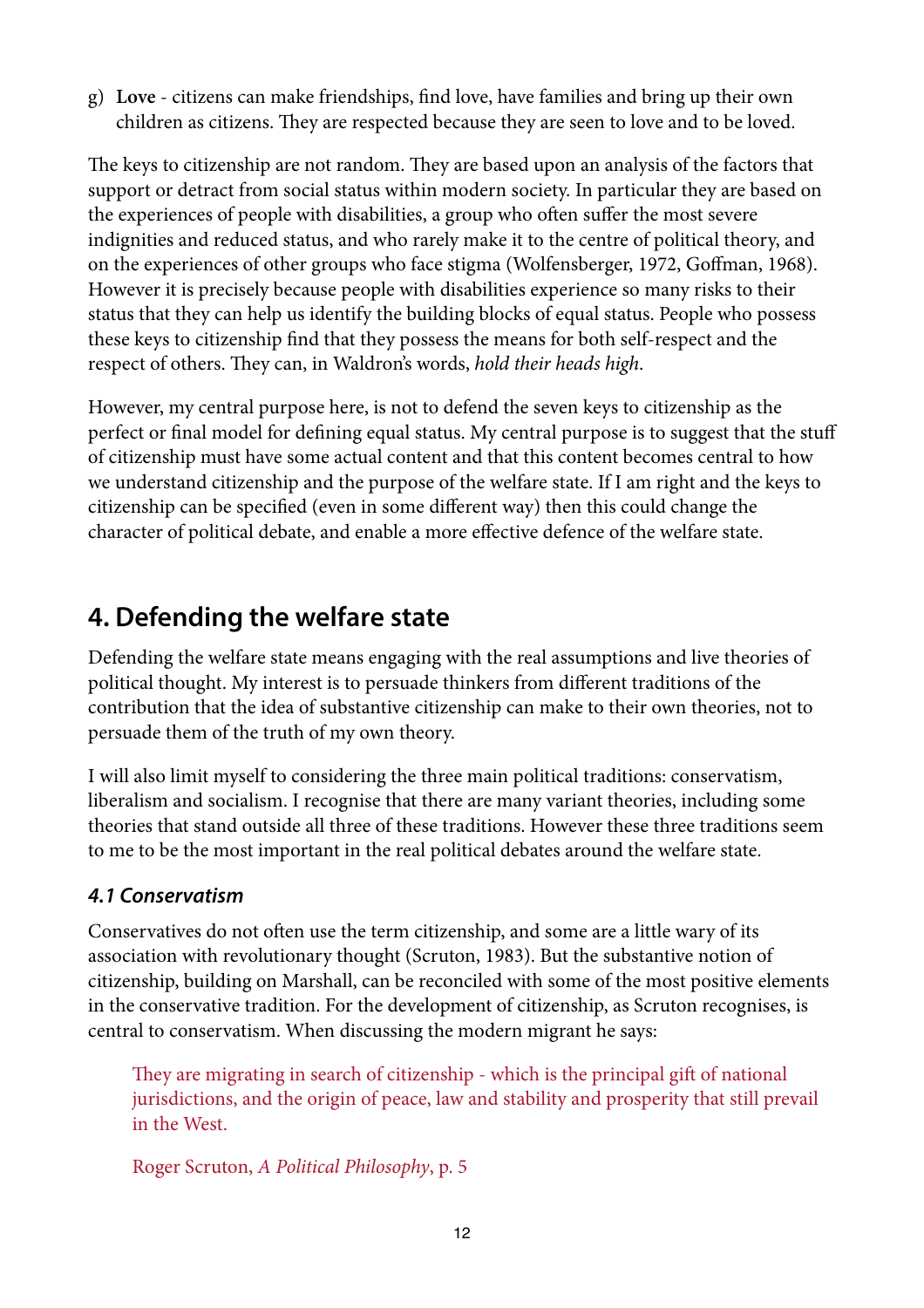In particular, conservatives value civil society, the social forms of life which range from the family to the Church, from the football club to the nation, from the club to the class. They observe that life is made up commitments, duties and loyalties; and these are not burdens but opportunities for the enrichment of life. Civil society is not different to citizenship; civil society is the place where citizenship happens.

Furthermore, citizenship ensures these traditions can be sustained and developed. A rich social life cannot be maintained without citizens who have the capacity and opportunity to join and support social institutions. Citizens build, and rebuild, civil society. This means that conservatives should welcome a welfare state that builds and supports citizenship, particularly if that citizenship serves to contribute and strengthen social life.

Of course my account of substantive citizenship is hostile to chauvinism, prejudice and discrimination. It does not seek to prefer one group or one creed over all others, it is committed to identifying the sense of purpose in all of us. So it will appeal more to conservatives who value tolerance and welcome plurality; but substantive citizenship is not essentially revolutionary, it is organic and respectful.

In fact conservatism supports a pluralistic approach to social value. Finding ways to value each other as equals becomes easier the more pathways to social value are open to us. For, as Nozick and Walzer both observe, developing esteem becomes more difficult the fewer socially valued dimensions exist (Walzer, 2007, Nozick 1974). As Nozick writes:

The most promising ways for a society to avoid widespread differences in self-esteem would be to have no common weighting of dimensions; instead it would have a diversity of different lists of dimensions and weightings. This would enhance each person's chance of fnding dimensions that some others also think important, along which he does reasonably well, and so to make a non-idiosyncratic favourable estimate of himself.

Robert Nozick, *Anarchy, State and Utopia*, p. 245

Not only does civil society promote multiple forms of social value and esteem it also opens up multiple ways by which individuals can connect, make friendships, fall in love and build families (Oakshott, 1991). The conservative tradition recognises the fundamental place of love in human life and for people who face disadvantage, prejudice or exclusion it is often love that is most lacking.

Although conservatism has ofen been sceptical and critical of the welfare state it is possible to imagine a conservative valuing it as a valuable human institution that seeks to advance the kind of substantive citizenship that underpins a full and diverse civil society.

### *4.2 Liberalism*

Today liberalism is the dominant political theory, but it is a theory with a chasm running through its centre. On the one hand there are Right-liberals (sometimes called neo-liberals) who focus on the precedence of civil and political rights, and who treat the right to own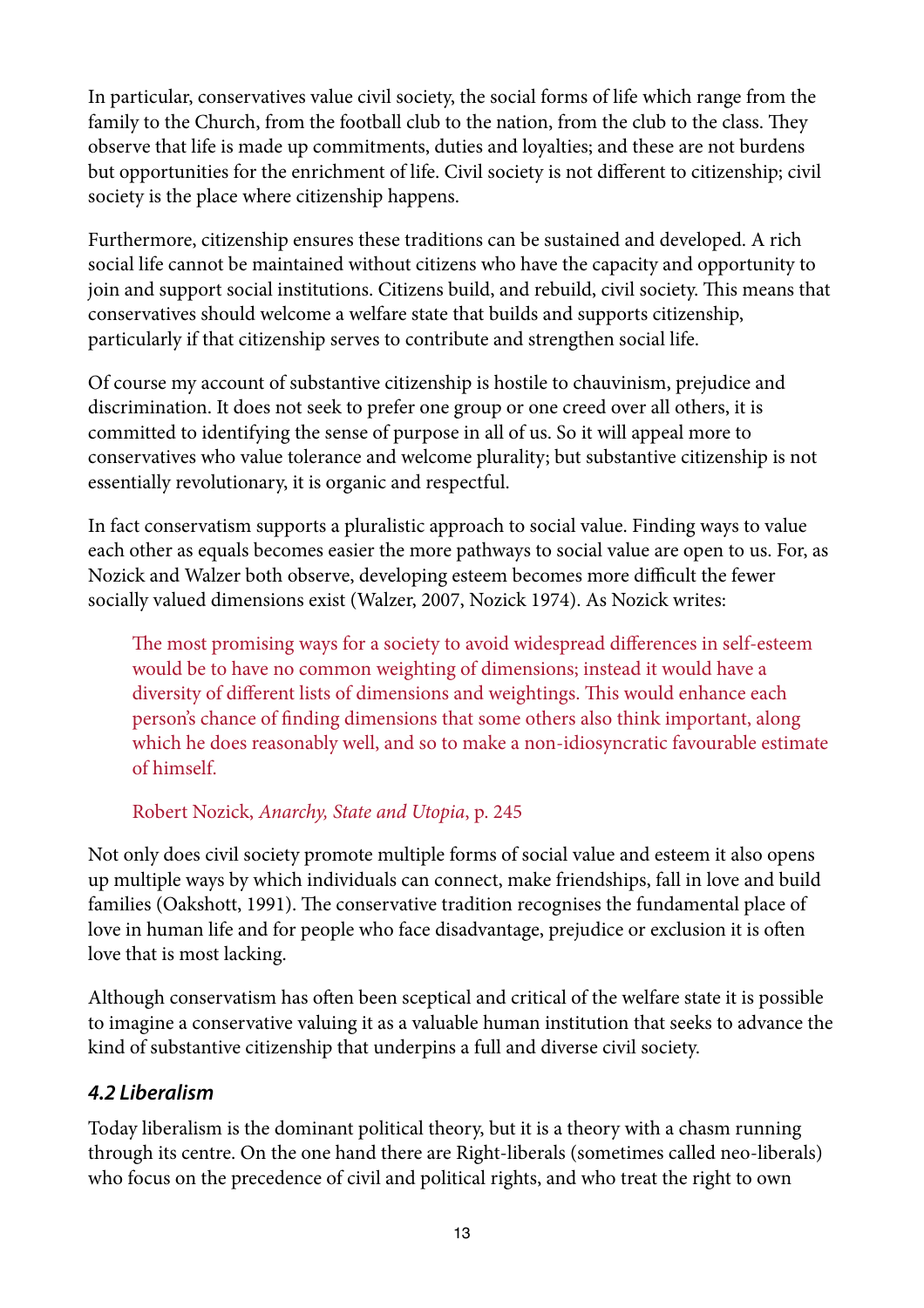property as having precedence over other socio-economic rights (Hayek, 1960, Nozick, 1974). They seek to maximise the *space for freedom*.

On the other hand there are Left-liberals, like Rawls, who seek to advance the cause of social rights as one part of the full set of our proper rights and they focus on ensuring people have the *means to enjoy their freedom* (Rawls, 1993). Simplifying the matter, all liberals are interested in advancing human freedom, but they are divided as to whether they are interested in freedom from oppression or freedom for human development. The central tool for the advancing of these freedoms are rights.

The idea of substantive citizenship may appeal to Left-liberals more than to Right-liberals, for it is in many ways an outline of the substantial rights that are essential to citizenship. A decent welfare state would put in place the practical measures necessary to ensure that these rights are achievable. For example, if citizens need homes then a decent welfare system will design systems of funding for housing that enable everyone to have their own home. A poor system would be one that led to high levels of homelessness, housing insecurity or institutionalisation.

However, even Right-liberals are still committed to ensuring that there is adequate provision of social security, for as Hayek writes:

In the Western world some provision for those threatened by the extremes of indigence or starvation due to circumstances beyond their control has long been accepted as a duty of the community.

### Friedrich Hayek, T*e Constitution of Liberty*, p. 285

Even the Right-liberal must engage in a conversation about substantive citizenship. Although they are nervous of extending rights to people when they believe that they should be encouraged to make their own provision for their own needs, and not rely on social provision, its would be illiberal not to treat whatever social provision is provided as a right. In which case they are still joined in a discussion as to the quality of substantive citizenship they may just be advocates of a more limited account of substantive citizenship.

The other advantage of paying attention to substantive citizenship for liberalism is that it helps deal with one of its long-standing problems - how to secure the framework of rights. Why should we fulfl our duties to each other, especially if some people seem to beneft much more than others from the framework of law?

For many liberal thinkers there is a temptation to fall back on a kind of narrow individualism where rights are valued for what they give us, but duties are deprecated because of their burdens (Mackie, 1984). In fact one of the intellectual attractions of Rightliberalism is that it focuses on minimising the burden of duties placed on the individual. However, even if the liberal can argue that a social arrangement is fair because it is one that a rational agent would agree to, in reality many human beings will not consent to arrangements that don't seem fair, where inequalities seem too great and where some are lef excluded and despised (Rawls, 1971).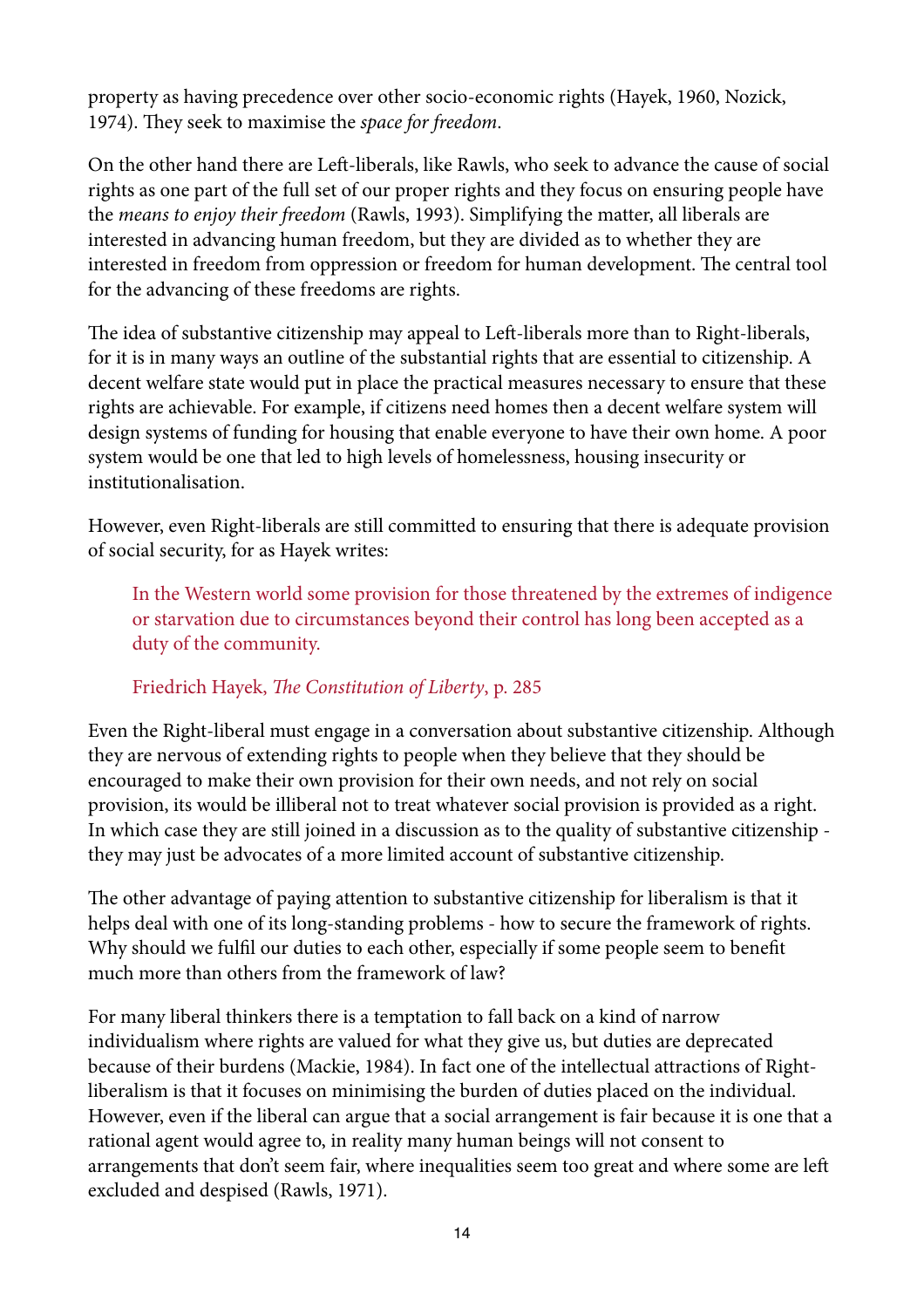Yet, if society were to aim at developing the institution of *citizenship for all*, then it must embrace rights, duties and freedoms together. Citizenship describes the inner logic of the whole framework of law and justice. Designing the right set of rights and duties, ensuring that they are fair and balanced, becomes central to establishing a fair society. The test of this framework is whether it enables *everyone* to play their full role as a citizen, as an equal. If some are excluded from full citizenship then the framework must be improved. The law supports citizenship, and so citizens must respect the law.

### *4.3 Socialism*

Socialists value social justice, in particular social equality, and citizenship provides an account of how this kind of equality can be achieved, for real. It is not an approach to equality that every socialist will welcome, but it is an approach that overcomes some of the long-standing problems of socialism.

The most important problem for advocates of equality is that human beings are different. They may be equal in innate dignity, they should certainly be equally valued and respected, but human beings are born different and, through the course of life, by an uncertain mixture of luck, accident or effort, differences tend to grow bigger (although we are all fated equally to death). For some of us this natural human diversity is a good thing - it is not desirable that human beings have the same gender, skin colour, background, life stories, abilities or characters. Difference is good. But what does this mean for equality? What kind of equality should we seek?

Hannah Arendt argues, building on Aristotle, that it is through the medium of a shared community that we reconcile diversity and equality:

Here [in the Greek polis] the meaning of politics, in distinction to its end, is that men in their freedom can interact with one another, as equals among equals, commanding and obeying one another only in emergencies - that is, in time of war - but otherwise managing all their affairs by speaking with and persuading one another.

Hannah Arendt, T*e Promise of Politics*, P. 117

If we lived in a society where everyone was already equal then citizenship would have no meaning. You only need citizenship if you want to build a community of equals out of people who are different from each other. As Arendt also observes:

Aristotle explains that a community is not made out of equals, but on the contrary of people who are different and unequal. The community comes into being through equalising, 'isathenai.' [Nich. Ethics 1133 a 14]

Arendt, T*e Promise of Politics*, p. 17

In a sense citizenship offers a pure form of egalitarianism - different people, living as absolute equals, because they are citizens. But does citizenship mean that nothing else must be changed? Certainly, if we value diversity and difference for their own sake, we will be nervous of any attempt to standardise or equalise individual differences. You are equal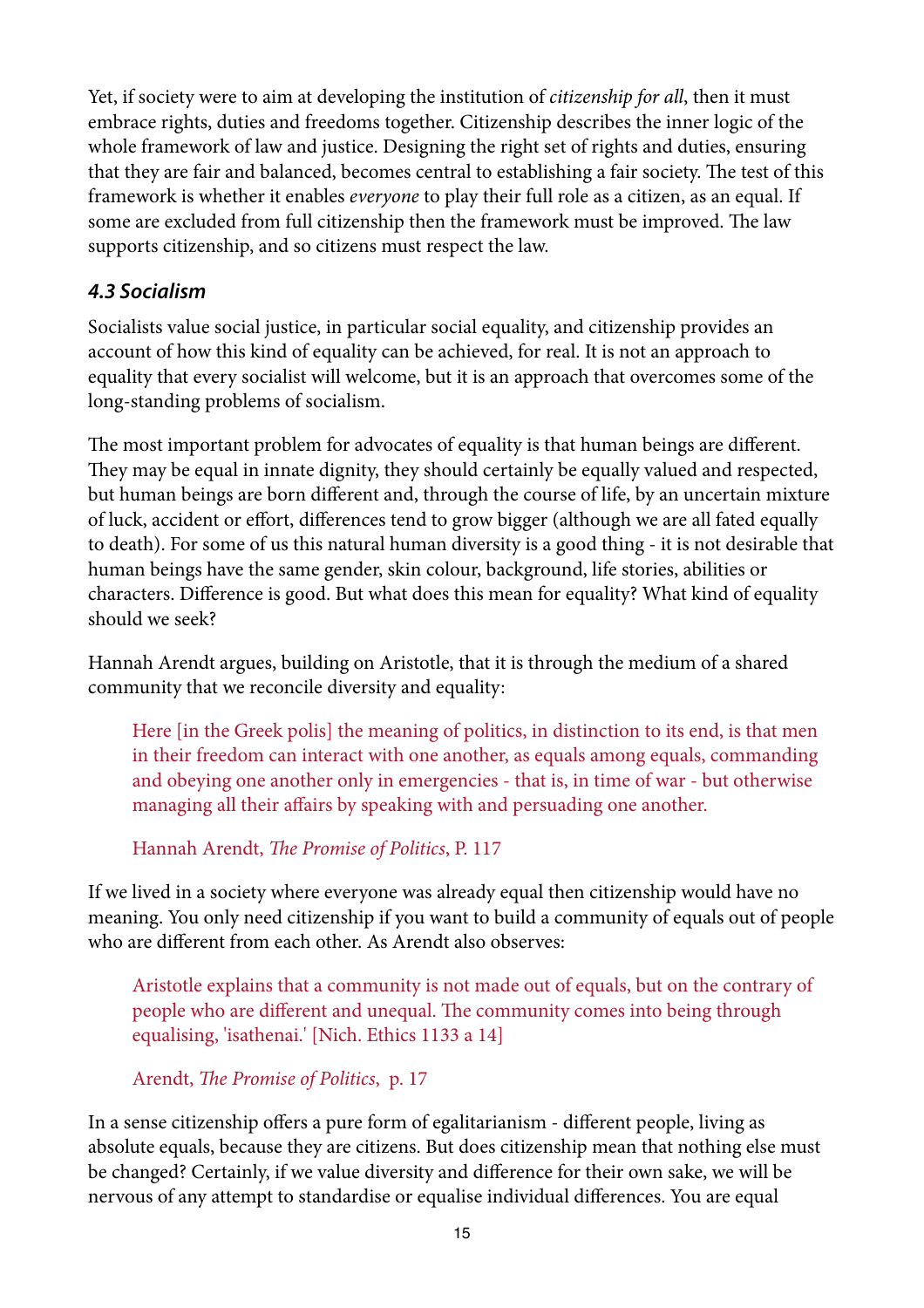because you are a citizen; all the other differences between us do not matter, because they do not defne or dictate your citizenship. In fact those differences are, at their best, opportunities for reciprocity and deepening citizenship.

However, this does not mean that citizenship has nothing to say about the distributions of power, money or other resources. For example, while it is clear that absolute income equality is not a requirement of citizenship, extreme differences in income are hostile to citizenship, and for at least three reasons. First, those who are in extreme relative poverty are likely to become dependent upon those with much greater wealth, and this may radically undermine their ability to purse their own ends. As Rousseau puts it:

by equality, we should understand, not that the degrees of power and riches are to be absolutely identical for everybody; but that power shall never be great enough for violence, and shall always be exercised by virtue of rank and law; and that, in respect of riches, no citizen shall ever be wealthy enough to buy another, and none poor enough to be forced to sell himself

#### Rousseau, T*e Social Contract*, p. 96

Second, extreme inequality leads people into anxiety and a sense of unworthiness which even infects those who are better-off (Wilkinson and Pickett, 2010). Extreme inequality is bade for everyone. Third, those who have great wealth may delude themselves that they do not need other people and so stop acting like citizens and sharing in their collective responsibilities.

On this understanding it is not that citizenship removes every question of social justice; instead it reframes those questions. It is not so much that each citizen must be alike, it is rather that each citizen must have *enough*. Practical questions of distribution are measured by their impact on citizenship. This connects to even older traditions of thought where both wealth and poverty are seen as potential evils:

I neither say nor maintain that kings should be called rich any more than the common folk who go through the streets on foot, for sufficiency equals wealth, and covetousness equals poverty.

### (Guillaume de Lorris) & Jean de Muin, T*e Romance of Rose,* p. 286

For the socialist then, commitment to citizenship becomes a way in which the proper desire for justice can be reconciled with as appreciation of human diversity. It makes the passion for justice more realistic and more human and it reduces the need for the state to interfere in all aspects of life to enforce equality. Citizenship allows socialism to restore to itself commitment to freedom and human development. It connects with the socialist tradition of collective action and reciprocity.

So, citizenship, substantive citizenship, offers each tradition of political thought much of what they value. It respects community and society as the necessary environment for citizenship. It seeks to establish a fair and sustainable set of rights and duties within which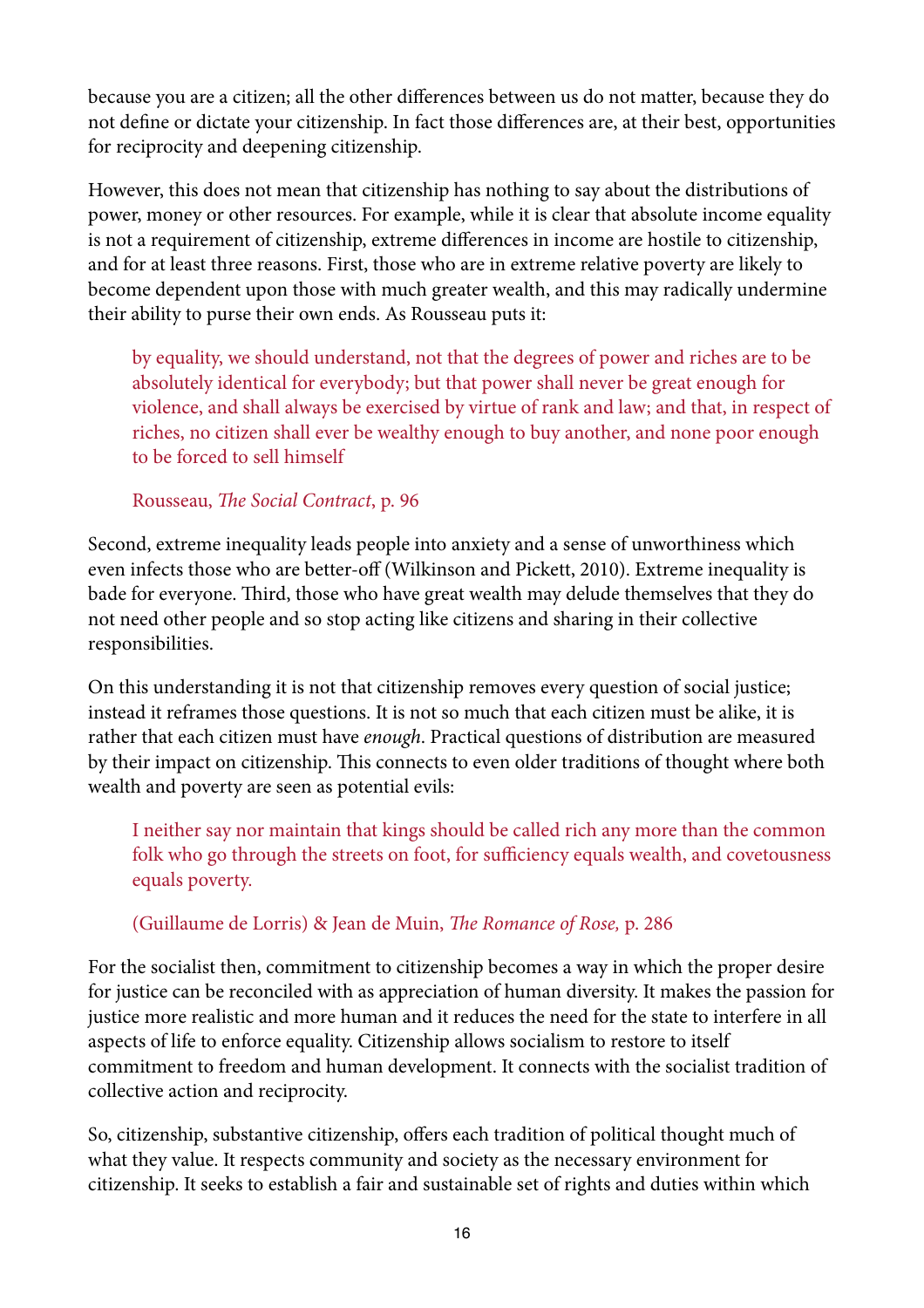citizens can live with freedom. It establishes the means by which diverse individuals can be both different and equal.

It also rejects chauvinism - citizenship is for all, not just the few. It rejects individualism freedom is maintained and protected by citizens who look out for each other. And it abhors sameness - difference is the life blood of citizenship. For all these reasons citizenship should be central to how we think about society, how we secure each others social rights and how we design and defend the welfare state.

# **5. Rethinking the welfare state**

Citizenship comes with a price. Citizenship helps us to defend the welfare state because, if we want to build a society of citizens, then we need to put in place collective measures to ensure that each person can be a full and active citizen. However, not all welfare states are equally competent at supporting citizenship.

For people with disabilities this is very clear. In the UK, as the welfare state grew, so did the number of people with disabilities incarcerated in large and abusive institutions. Increased public spending, powerful public services and increased professionalisation were no guarantee that people with disabilities would be treated as citizens - quite the opposite (Shapiro, 1993).

Too many people with disabilities have been excluded from the keys to citizenship. Their lives were defned for them by professional services, they had no freedom and little money, they had no real housing rights and could only get assistance from professional services that then restricted their access to the community. They could not contribute to the community and it was hard to form friendship, fnd lovers or sustain family life. Yet this life of noncitizenship was funded, sustained and directed by the welfare state.

This is not just a problem for people with disabilities. It is relatively easy to generate a long list of groups who face stigma, isolation, exclusion and lack the necessary means to take control of their lives and build positive lives of citizenship. For instance, if we look at the lives of some women in our communities we see them facing overlapping problems which the current welfare system simply is not designed to solve (see Figure 3). Often welfare systems seem good at providing standardised services, but they do always seem competent solve complex problems that require a more personal approach; instead it is ofen local community groups that are left to tackle the most difficult problems (Duffy and Hyde, 2011).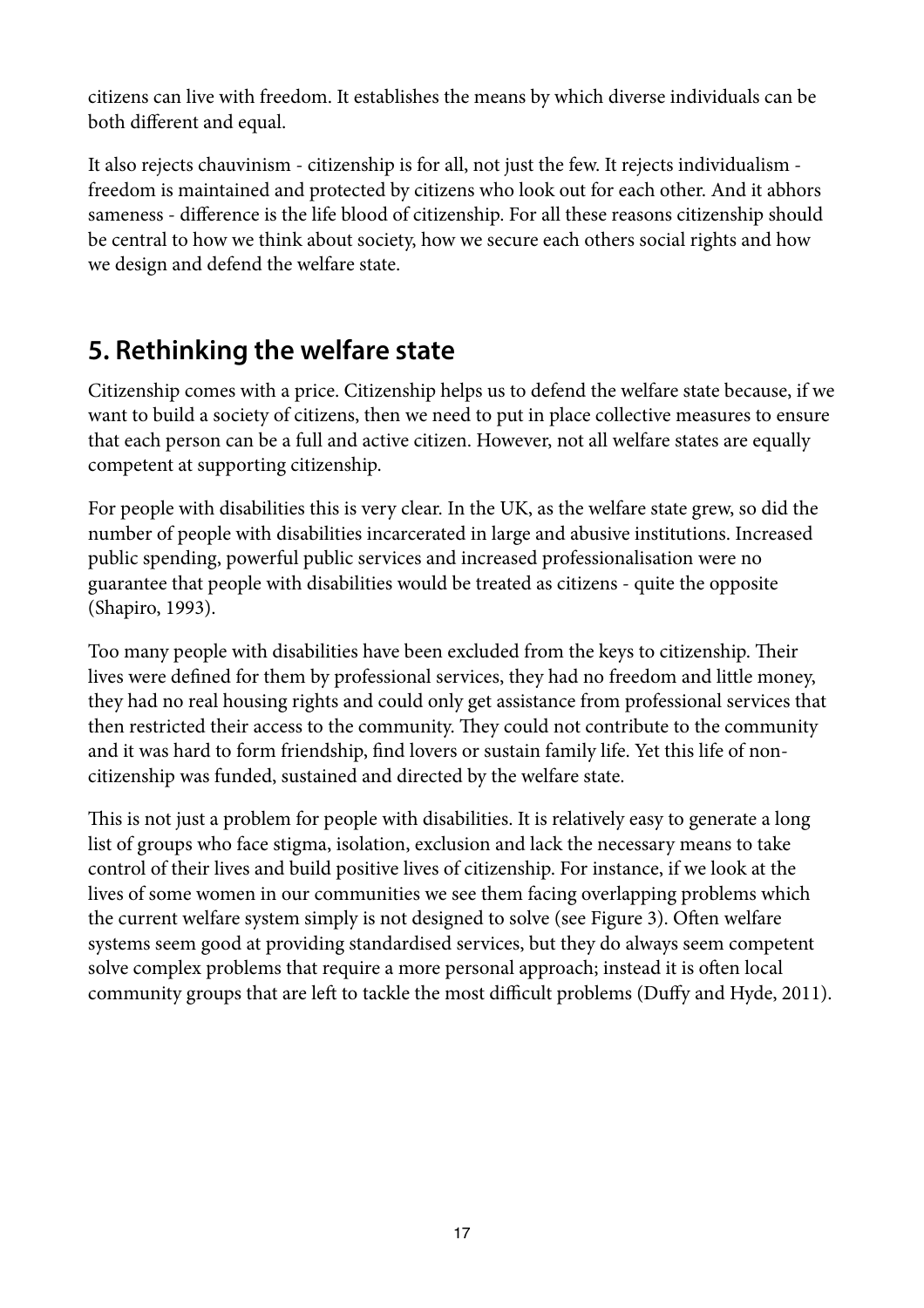

#### **Figure 3** Pattern of overlapping needs for women with most complex need

Within the space of this short essay it is impossible to do justice to the range of possible reforms that might improve the welfare state's ability to support citizenship. But in the spirit of my argument I have chosen to focus on just three areas, each of which refects concerns of the three main political traditions.

### *5.1 Increasing local control*

It seems hard to believe that citizenship is strengthened by the centralisation of public services - whether in the hands of government or business. A welfare system that gives more control to local communities would seem more likely to open up more opportunities for citizens to be involved - at every level.

Local control is also likely to increase local diversity, innovation, collaboration and learning in ways that are very difficult for centralised systems to mimic. Local systems are also more likely to pay closer attention to working in harmony with other civil society institutions. It is not possible for a nationalised and centralised industry to understand what a local women's group might do to help keep women out of prison (Duffy and Hyde, 2011).

Hostility to local control is probably fuelled by the vested interests of powerful professional groups and by the mistaken view that a high level of national consistency in service delivery is a good proxy for equity. A more localised welfare system, subject to an appropriate national framework of law, seems more consistent with the goal of promoting citizenship.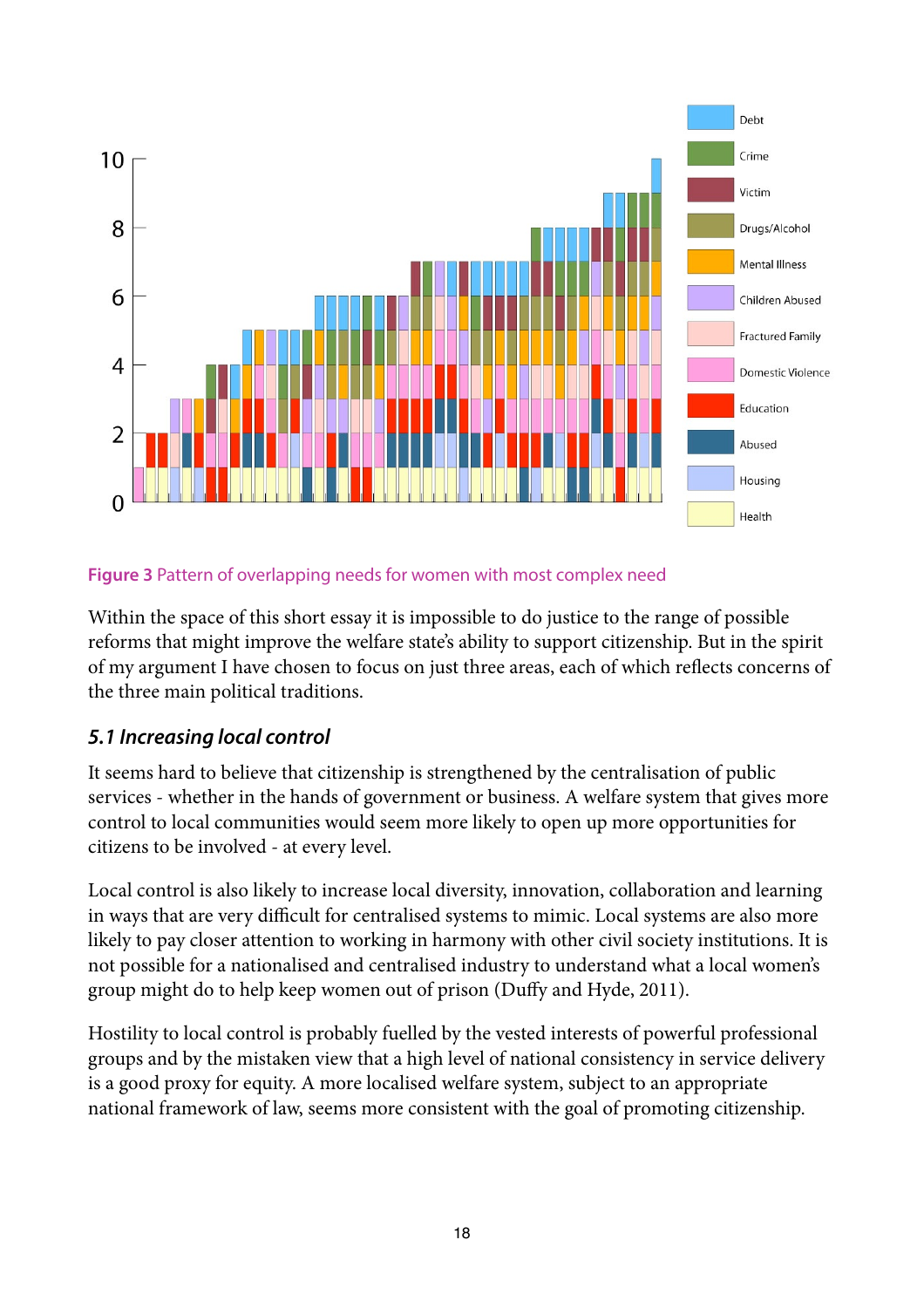### *5.2 Strengthening social rights*

While the welfare state and citizenship cannot be reduced to a set of social rights, social rights are still essential. In fact in many areas it is the lack of well framed social rights that seems to be one of the greatest weaknesses of the current welfare system.

Many public services were set up to provide help, but did not establish the rights of those who were to receive that help. Even when there are underlying rights, captured in law, these rights are often obscure or badly framed. For instance in the UK you may think that, if you have a disability, you would be entitled to help to live an independent life of citizenship. However the reality falls far short of that. The law is vague, eligibility thresholds are high, standards of support (or care) are low, means-testing is rife and you ofen cannot direct the support you receive (Duffy, 1996). So, even if it turns out you are entitled to help, it may well be that this help interferes with, rather than supports, your effective citizenship.

One of the natural outcomes of a greater focus on rights might be to explore when and how it is appropriate for citizens to take more individual control of their own destiny within the welfare state. Rights should provide people with opportunities to shape one's life, to take control of any resources that are necessary to one's life and to be able to demonstrate creativity (Duffy, 2006).

A decent welfare state would seek to clarify social rights and to put them on a constitutional footing. Within this framework individuals and communities could be free to meet rights in different ways, but the fundamental guarantees would be in place in order to challenge or correct unjust forms of welfare provision.

### *5.3 Promoting collective action*

It is unlikely that a welfare system can support citizenship unless citizens are actively engaged in challenging, designing and running it. Unless citizens are active it is much more likely that society will slip into a complacent acceptance of elite decision-making and professionalisation. It is also much more likely, when times are difficult, that few will be ready and willing to defend the welfare system from attack.

It was Titmuss who demonstrated in *The Gift Relationship* that markets are sometimes much less efficient than collective social action; with the right structures in place citizens can quite properly see themselves as having wider duties to society and acting from a sense of shared citizenship (Titmuss, 1970). In the same way, some people with mental health problems are now coming together to provide each other with high quality support and are able to challenge the existing mental health system as people who are not unduly dependent on the system itself (Duffy, 2012).

There is currently a grave danger that organisations, charities and businesses, that are now dependent upon funding from government, will lose their ability to speak freely when cuts are threatened. This is where the dominant idea of state 'commissioning' can become so dangerous; not just because it may lower standards, but also because it reduces the accountability of the state to local citizens (Duffy, 2013c). A reformed welfare state would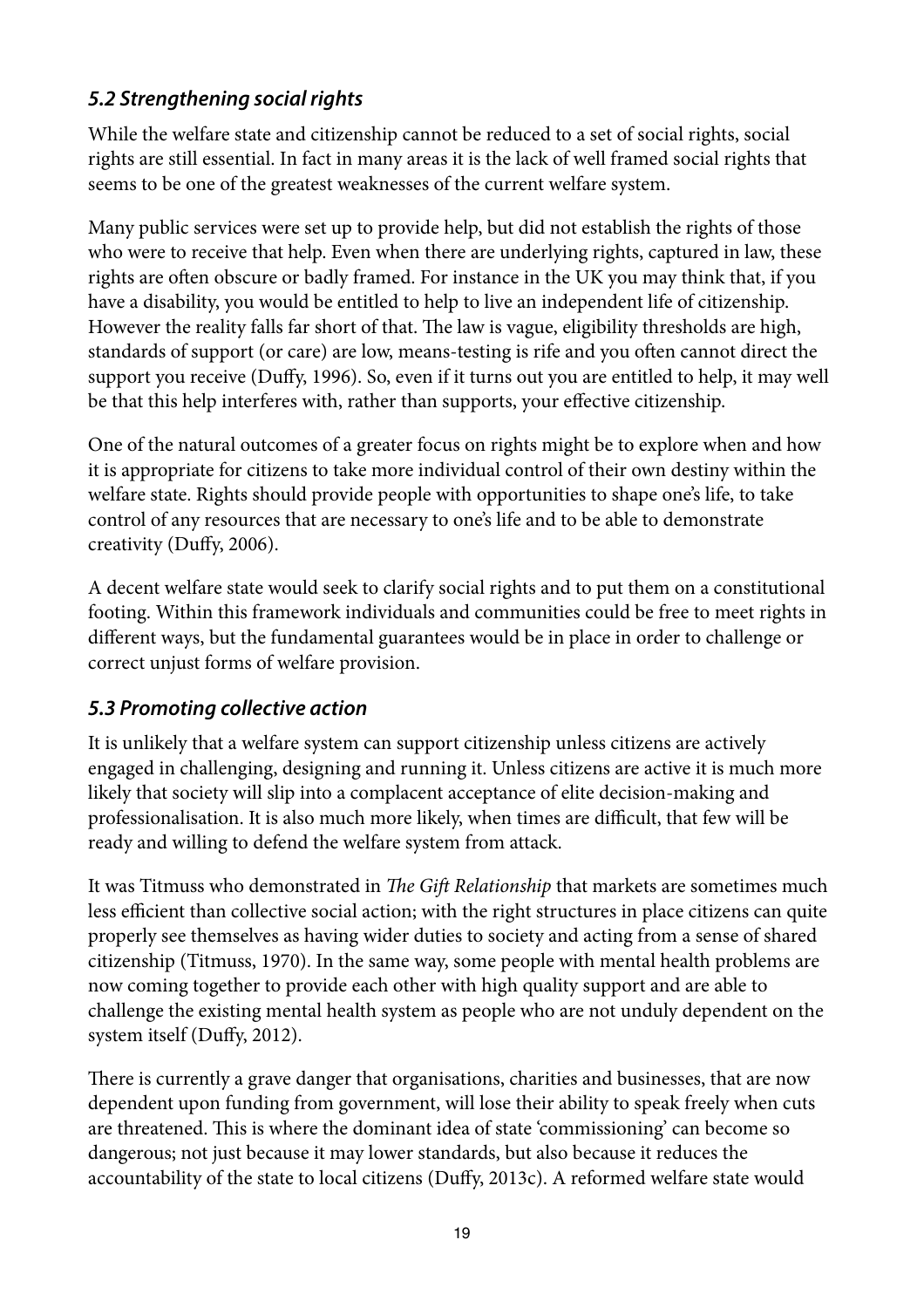pay particular attention to ensuring that there were many opportunities for independent collective action and wider accountability.

# **Conclusion**

The welfare state is under attack, but perhaps we misjudge the nature of that attack. The malign infuence of large-scale commercial companies is only part of the problem. Some of the problems we face are the result of making the welfare state too much the play-thing of competitive party political systems that only need to focus on a limited range of socioeconomic interests in order to win power.

In this sense the welfare state is a victim of its own success. Being owned and controlled by the political class means being subject to the hazards of party politics. Developing a more balanced and disciplined system may take a very long time and it is unlikely to be achieved simply by hoping that our preferred ideological position will eventually defeat all its competitors - nothing in human history suggests that will ever happen - political debate and theoretical confict is inevitable, and proper.

The welfare state cannot step outside politics or democratic control. What is required is constitutional thinking. We need to exploring how to achieve a balanced and sustainable structure. We need to pay attention not just to the obvious policies and organisational structures, but also to the underlying processes of decision-making, accountability and creativity. The welfare state should be a human institution, not a politically-directed machine.

The welfare state can be defended, but this defence must build new understandings and new alliances. At the heart of a decent and defensible welfare state must be the notion of citizenship - citizenship helps us defne both the means and the end for the welfare state. But our notion of citizenship must be founded on real human experiences and aspirations, not empty rhetoric.

People with disabilities, and many others, have already done much of the necessary work to defne the kind of citizenship that is important to them (Campaign for a Fair Society, 2012). It is everyday citizenship - citizenship that helps people live good lives, in companionship with others. These aspirations are realistic because, while they demand changes, these changes only serve to release and strengthen the contributions of everyone for the enrichment of the whole society.

If new forms of alliance and consensus can be built around this 'stuff of citizenship' then Marshall's hopes for the welfare state may come true. However if we continue to fall back on meritocratic and manipulative ways of thinking then we may see the welfare state fall further away from its proper end.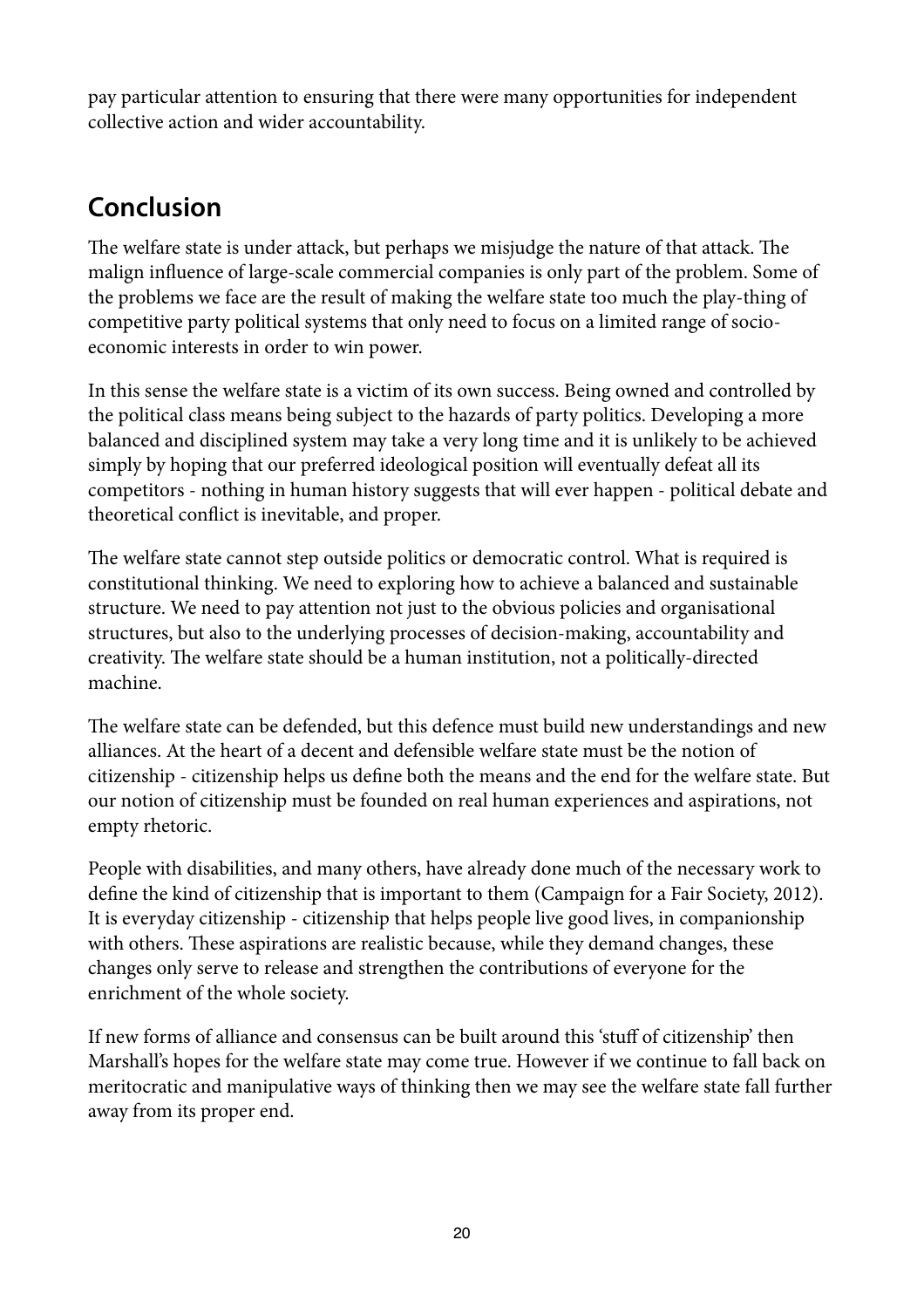# **Bibliography**

**Arendt H** (1963) *Eichmann in Jerusalem*. New York, Viking Press.

Arendt H (2005) The Promise of Politics. New York, Schocken Books.

**Aristotle** (1955) *Ethics*. London, Penguin.

**Aristotle** (1959) *Politics and the Athenian Constitution.* New York, Everyman.

**Beveridge W** (1942) *Social Insurance and Allied Services*. London, HMSO

**Camp J McK** (2003) *Excavations of the Athenian Agora*. American School of Classical Studies at Athens

**Campaign for a Fair Society** (2012) *Manifesto for a Fair Society*. Sheffield, The Centre for Welfare Reform.

**Duffy S** (1996) *Unlocking the Imagination. Purchasing services for people with learning di*ffi*culties.* London, Choice Press.

**Duffy S** (2001) *An Intuitionist Response to Moral Scepticism: A critique of Mackie's scepticism, and an alternative proposal combining Ross's intuitionism with a Kantian epistemology.* PhD Thesis, Edinburgh University.

**Duffy S** (2006) *Keys to Citizenship: A guide to getting good support for people with learning*  disabilities, second revised edition. Sheffield, The Centre for Welfare Reform

**Duffy S** (2010) *Citizenship* T*eory of Social Justice - exploring the meaning of personalisation for social workers* Journal of Social Work Practice Vol. 24 No. 3 pp. 253-267

**Duffy S and Hyde C** (2011) *Women at the Centre*. Sheffield, The centre for Welfare Reform.

**Duffy S** (2011) *A Fair Income.* Sheffield, The Centre for Welfare Reform.

**Duffy S** (2012) *Peer Power*. Sheffield, The Centre for Welfare Reform.

**Duffy S** (2013a) The Unmaking of Man: Disability and the Holocaust. Sheffield, The Centre for Welfare Reform.

**Duffy S** (2013b) *A Fair Society? How the cuts target disabled people. Sheffield, The Centre for* Welfare Reform.

**Duffy S** (2013c) *Whose Community Is It Anyway? Rethinking the commissioning of user led organisations and centres for independent living. Sheffield, The Centre for Welfare Reform.* 

**Dwyer P** (2003) *Understanding Social Citizenship:* T*emes and perspectives in policy and practice*. Bristol, Policy Press.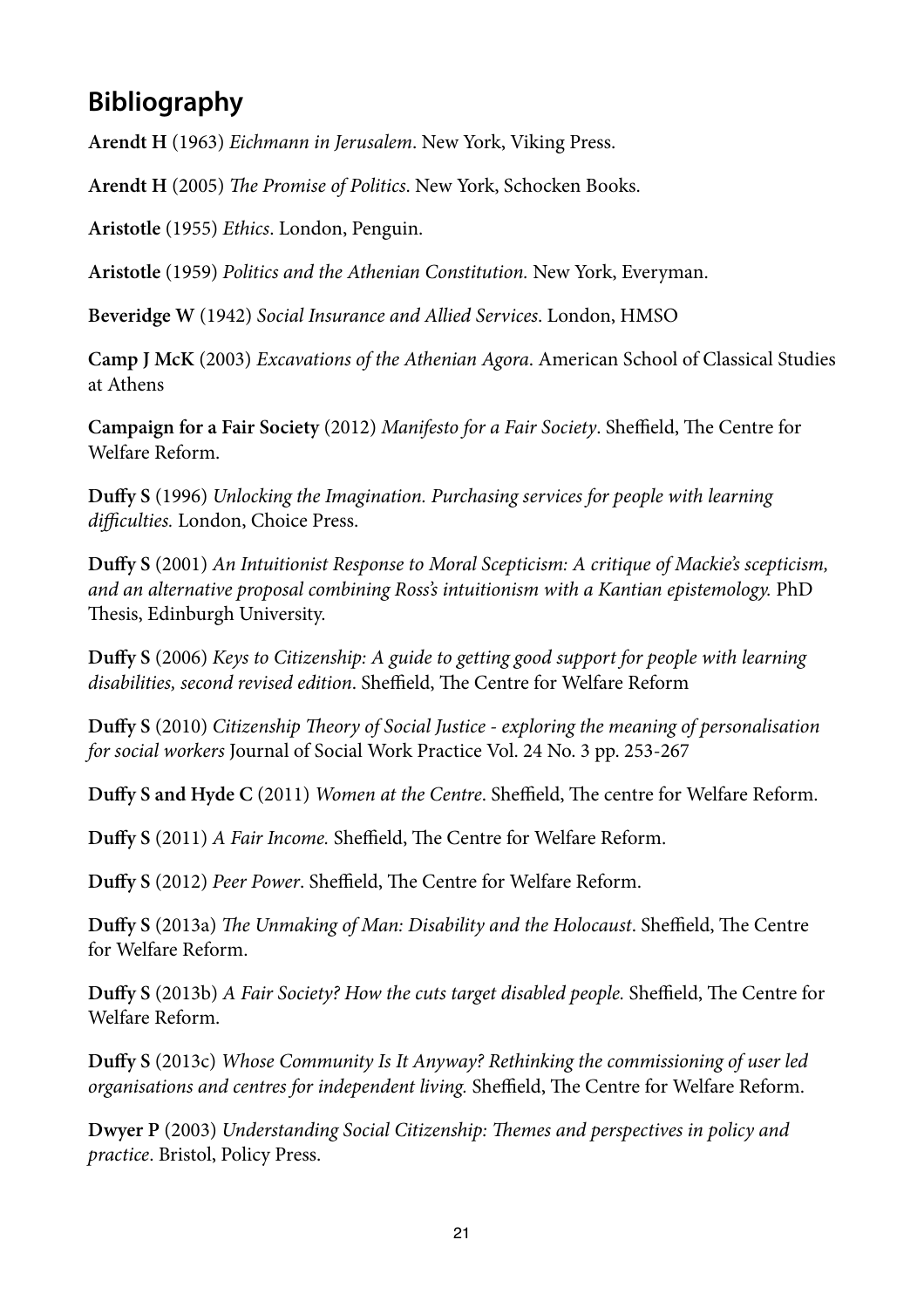**Glasby J** (ed.) (2012) *Commissioning for Health and Well-Being: An introduction*. Bristol, Policy Press.

**Goffman E** (1968) *Stigma: Notes on the management of spoiled identities*. London, Penguin.

**Hague W** (2005) *Freedom, Dignity and Slavery in the Modern World.* London, The Centre for Social Justice.

Hayek F A (1944) *The Road to Serfdom*. London, Routledge Press.

**Hayek F A** (1960) T*e Constitution of Liberty.* London, Routledge & Kegan Paul.

**Te Heritage Foundation** (2013) *Index of Economic Freedom* see http://www.heritage.org/ index/explore?view=by-variables (accessed 18th July 2013)

**Hockey J** (2012) *The End of the Age of Entitlement.* Melbourne, The Age (April 19, 2012)

**Huxley A** (1955) *Brave New World*. London, Penguin.

**Klein R** (1989) T*e Politics of the National Health Service*. London, Longman.

**de Lorris G and de Muin J** (1994) T*e Romance of the Rose*. Oxford, OUP.

**Mackie J** (1984) *Right-based Moralities* in **Waldron J** (ed.) T*eories of Rights*. Oxford, Oxford University Press.

**Maddock S** (2012) T*e DWP Work Programme*. Manchester, Manchester Institute of Innovation Research

**Maimonides** (2005) T*e Law of Gi*f*s to the Poor* in **Maimonides** *Mishneh Torah: sefer zeraim, the book of agricultural ordinances*. New York, Moznaim Publishing Corporation.

**Marhsall T H and Bottomore T** (1992) *Citizenship and Social Class.* London, Pluto Press.

**Norman J** (2010) *The Big Society - the anatomy of the new politics. Buckingham, The* University of Buckingham Press.

**Nozick R** (1974) *Anarchy, State and Utopia*. London, Blackwell.

**Oakshott M** (1991) *Rationalism in Politics and Other Essays.* Indianapolis, Liberty Press.

**Rawls J** (1971) *A* T*eory of Justice.* Oxford, Oxford University Press.

**Rawls J** (1993) *Political Liberalism*. New York, Columbia University Press.

**Rousseau J J** (1968) T*e Social Contract*. London, Penguin.

**Scruton R** (1983) *A Dictionary of Political Philosophy*. London, Pan Books.

**Scruton R** (2006) *A Political Philosophy.* London, Continuum.